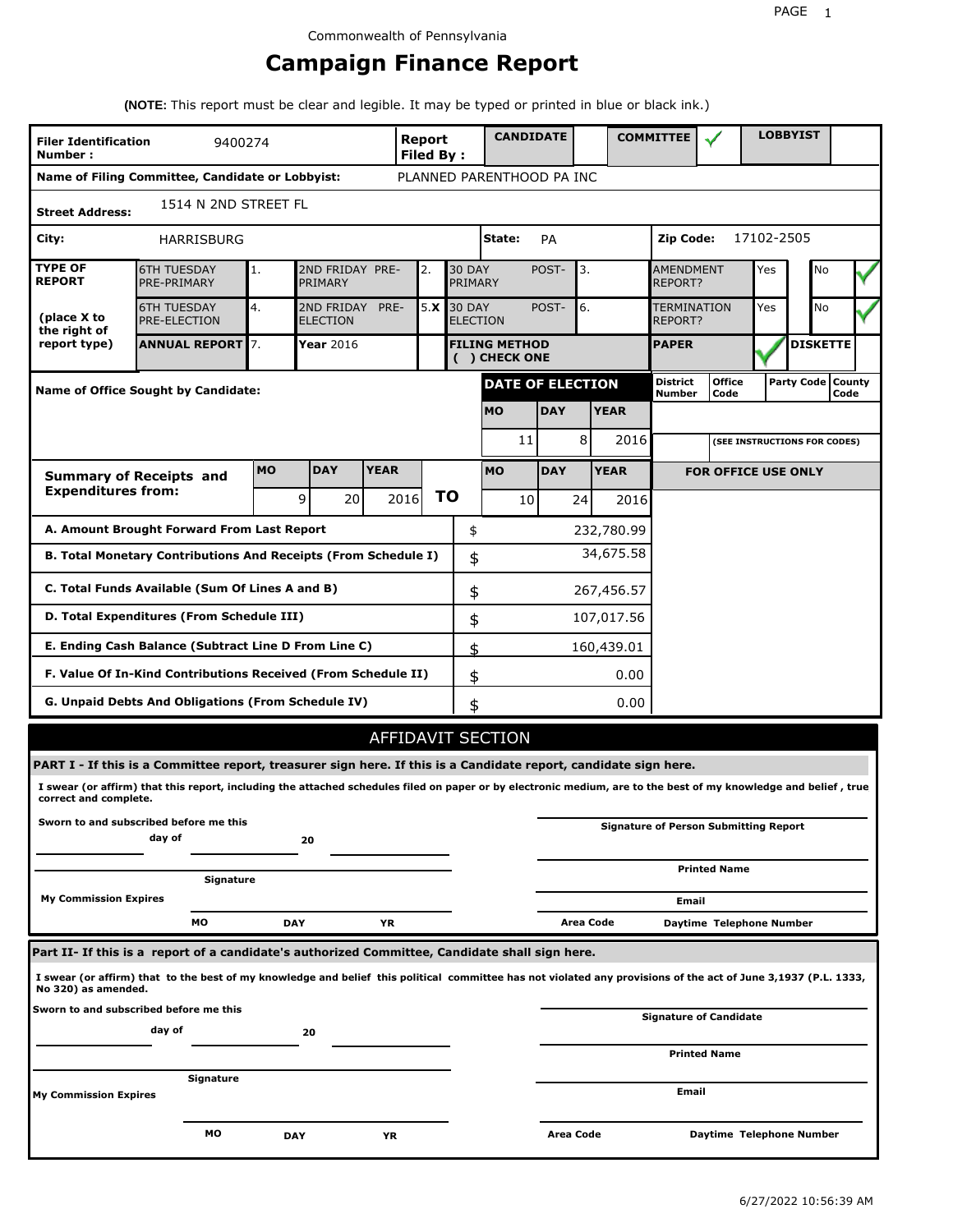## **SCHEDULE I CONTRIBUTIONS AND RECEIPTS Detailed Summary Page**

| <b>Name of Filing Committee or Candidate</b>                                                                                                                                                | <b>Reporting Period</b> |                 |                 |
|---------------------------------------------------------------------------------------------------------------------------------------------------------------------------------------------|-------------------------|-----------------|-----------------|
| PLANNED PARENTHOOD PA INC                                                                                                                                                                   | From:                   | $9/20/2016$ To: | 10/24/2016      |
| 1. Unitemized Contributions Received - \$50.00 or Less Per Contributor                                                                                                                      |                         |                 |                 |
| <b>TOTAL for the Reporting Period</b>                                                                                                                                                       |                         | (1)             | \$<br>3,522.33  |
| 2. Contributions Received - \$50.01 To \$250.00 (From Part A and Part B)                                                                                                                    |                         |                 |                 |
| <b>Contributions Received From Political Committees (Part A)</b>                                                                                                                            |                         |                 | \$<br>0.00      |
| All Other Contributions (Part B)                                                                                                                                                            |                         |                 | \$<br>5,915.25  |
| <b>TOTAL for the Reporting Period</b>                                                                                                                                                       |                         | (2)             | \$<br>5,915.25  |
|                                                                                                                                                                                             |                         |                 |                 |
| 3. Contributions Received Over \$250.00 (From Part C and Part D)                                                                                                                            |                         |                 |                 |
| <b>Contributions Received From Political Committees (Part C)</b>                                                                                                                            |                         |                 | \$<br>0.00      |
| All Other Contributions (Part D)                                                                                                                                                            |                         |                 | \$<br>25,238.00 |
| <b>TOTAL for the Reporting Period</b>                                                                                                                                                       |                         | (3)             | \$<br>25,238.00 |
| 4. Other Receipts, Refunds, Interest Earned, Returned Checks, Etc. (From Part E)                                                                                                            |                         |                 |                 |
|                                                                                                                                                                                             |                         |                 |                 |
| <b>TOTAL for the Reporting Period</b>                                                                                                                                                       |                         | (4)             | \$<br>0.00      |
|                                                                                                                                                                                             |                         |                 |                 |
| Total Monetary Contributions and Receipts During this Reporting Period (Add and enter amount<br>totals from Boxes 1,2,3 and 4; also enter this amount on Page1, Report Cover Page, Item B.) |                         |                 | \$<br>34,675.58 |

 $\mathbf{I}$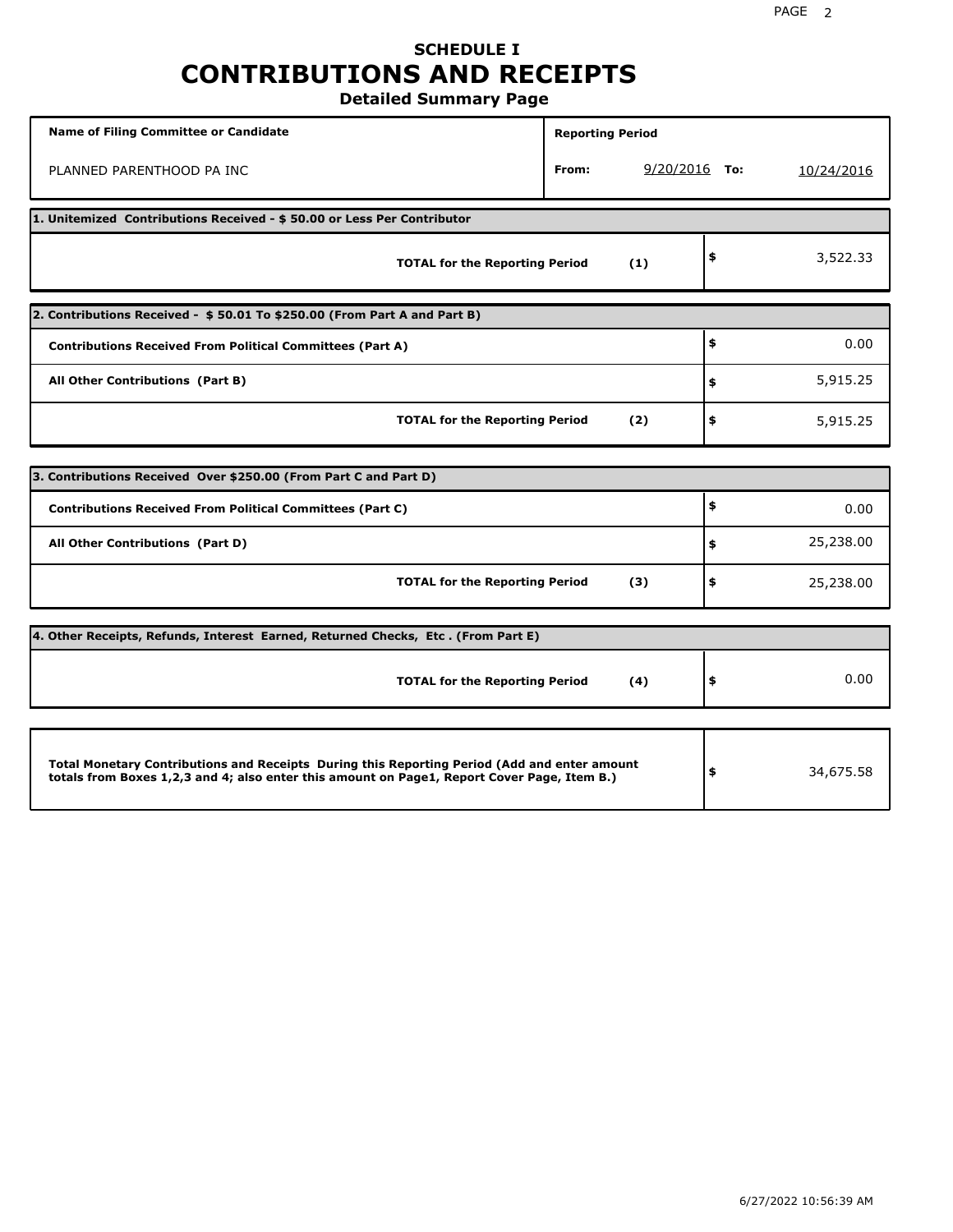# **PART A CONTRIBUTIONS RECEIVED FROM POLITICAL COMMITTEES**

**\$50.01 TO \$250.00**

 **Use this Part to itemize only contributions received from political committees with an aggregate value from \$50.01 to \$250.00 in the reporting period.**

| Name of Filing Committee or Candidate      |              |                   | <b>Reporting Period</b> |             |             |                   |
|--------------------------------------------|--------------|-------------------|-------------------------|-------------|-------------|-------------------|
|                                            |              |                   | From:                   |             | To:         |                   |
|                                            |              |                   |                         | <b>DATE</b> |             | <b>AMOUNT</b>     |
| <b>Full Name of Contributing Committee</b> |              |                   | <b>MO</b>               | <b>DAY</b>  | <b>YEAR</b> |                   |
| <b>Mailing Address</b>                     |              |                   |                         |             |             | \$<br>0.00        |
| City                                       | <b>State</b> | Zip Code (Plus 4) |                         |             |             |                   |
|                                            |              |                   |                         |             |             | <b>PAGE TOTAL</b> |
|                                            |              |                   |                         |             |             |                   |

**Enter Grand Total of Part A on Schedule I, Detailed Summary Page, Section 2.**

**\$** 0.00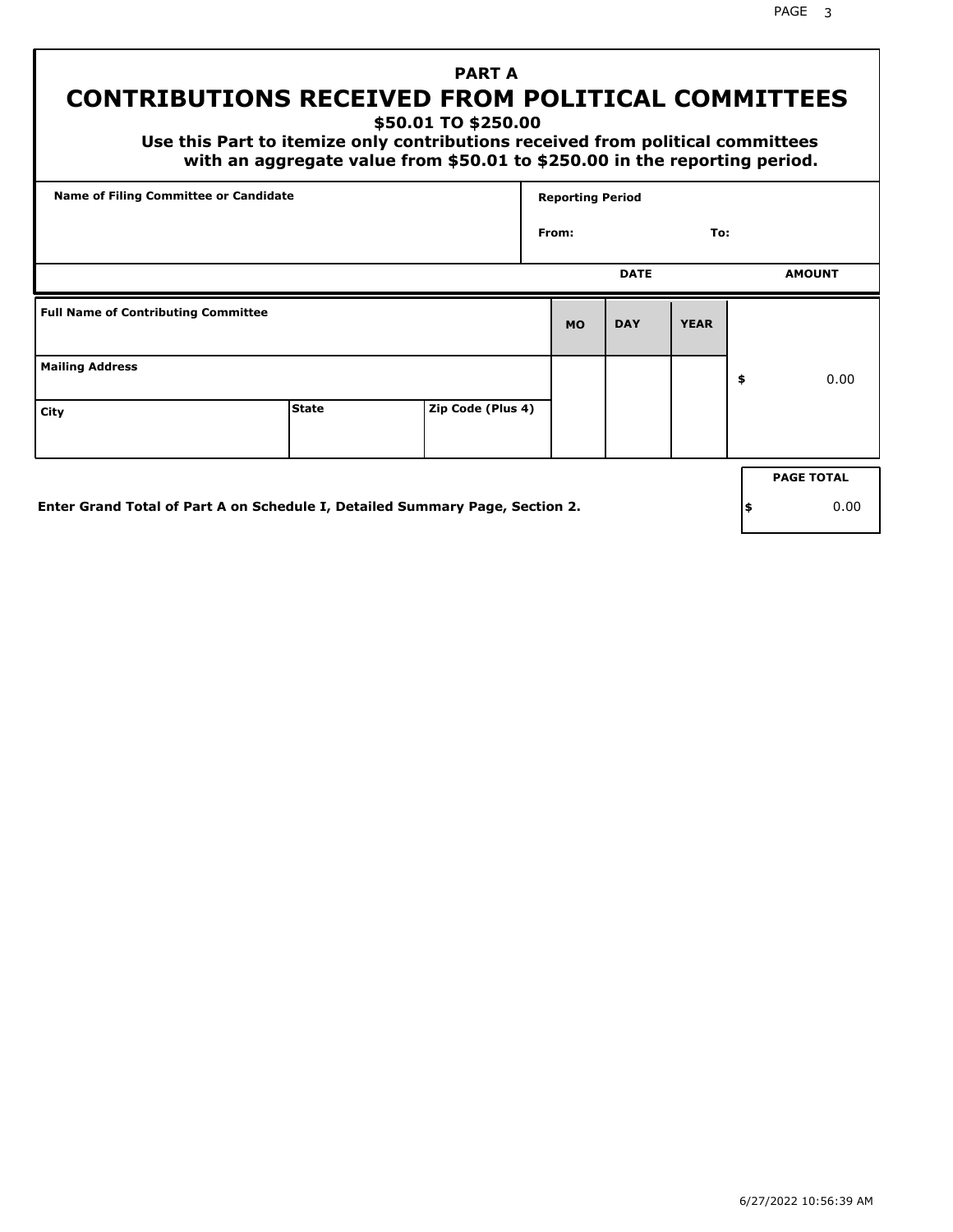| Use this Part to itemize all other contributions with an aggregate value from<br>(Exclude contributions from political committees reported in Part A) |                    | <b>PART B</b><br><b>ALL OTHER CONTRIBUTIONS</b><br>\$50.01 TO \$250.00<br>\$50.01 to \$250.00 in the reporting period. |                         |           |             |                 |    |               |
|-------------------------------------------------------------------------------------------------------------------------------------------------------|--------------------|------------------------------------------------------------------------------------------------------------------------|-------------------------|-----------|-------------|-----------------|----|---------------|
| Name of Filing Committee or Candidate                                                                                                                 |                    |                                                                                                                        | <b>Reporting Period</b> |           |             |                 |    |               |
| PLANNED PARENTHOOD PA INC                                                                                                                             |                    |                                                                                                                        | From:                   |           |             | $9/20/2016$ To: |    | 10/24/2016    |
|                                                                                                                                                       |                    |                                                                                                                        |                         |           | <b>DATE</b> |                 |    | <b>AMOUNT</b> |
| <b>Full Name of Contributor</b><br>G W Freyberger                                                                                                     |                    |                                                                                                                        |                         | <b>MO</b> | <b>DAY</b>  | <b>YEAR</b>     |    |               |
| <b>Mailing Address</b><br>94 Baxter Road                                                                                                              |                    |                                                                                                                        |                         |           |             |                 | \$ | 85.00         |
| City<br>Pleasant Mount                                                                                                                                | <b>State</b>       | Zip Code (Plus 4)                                                                                                      |                         | 10        | 13          | 2016            |    |               |
|                                                                                                                                                       | PA                 | 18453                                                                                                                  |                         |           |             |                 |    |               |
| <b>Full Name of Contributor</b><br>Erika Fricke                                                                                                       |                    |                                                                                                                        |                         | <b>MO</b> | <b>DAY</b>  | <b>YEAR</b>     |    |               |
| <b>Mailing Address</b><br>225 Taylor Street                                                                                                           |                    |                                                                                                                        |                         |           |             |                 | \$ | 127.50        |
| City<br>Pittsburgh                                                                                                                                    | <b>State</b><br>PA | Zip Code (Plus 4)<br>15224                                                                                             |                         | 10        | 13          | 2016            |    |               |
| <b>Full Name of Contributor</b><br>Christine Jacobs                                                                                                   |                    |                                                                                                                        |                         | <b>MO</b> | <b>DAY</b>  | <b>YEAR</b>     |    |               |
| <b>Mailing Address</b><br>240 Spruce Street                                                                                                           |                    |                                                                                                                        |                         |           |             |                 | ÷, | 85.00         |
| <b>City</b><br>Philadelphia                                                                                                                           | <b>State</b><br>PA | Zip Code (Plus 4)<br>19106                                                                                             |                         | 10        | 13          | 2016            |    |               |
| <b>Full Name of Contributor</b><br>Laurie Risi                                                                                                        |                    |                                                                                                                        |                         | <b>MO</b> | <b>DAY</b>  | <b>YEAR</b>     |    |               |
| <b>Mailing Address</b><br>4945 mar Street                                                                                                             |                    |                                                                                                                        |                         |           |             |                 | \$ | 190.00        |
| City<br>Coopersburg                                                                                                                                   | <b>State</b><br>PA | Zip Code (Plus 4)<br>18036                                                                                             |                         | 10        | 20          | 2016            |    |               |
| <b>Full Name of Contributor</b><br>Christine Peck                                                                                                     |                    |                                                                                                                        |                         | <b>MO</b> | <b>DAY</b>  | <b>YEAR</b>     |    |               |
| <b>Mailing Address</b><br>Unknown                                                                                                                     |                    |                                                                                                                        |                         |           |             |                 | \$ | 90.00         |
| City<br>Unknown                                                                                                                                       | <b>State</b><br>PA | Zip Code (Plus 4)<br>17102                                                                                             |                         | 10        | 20          | 2016            |    |               |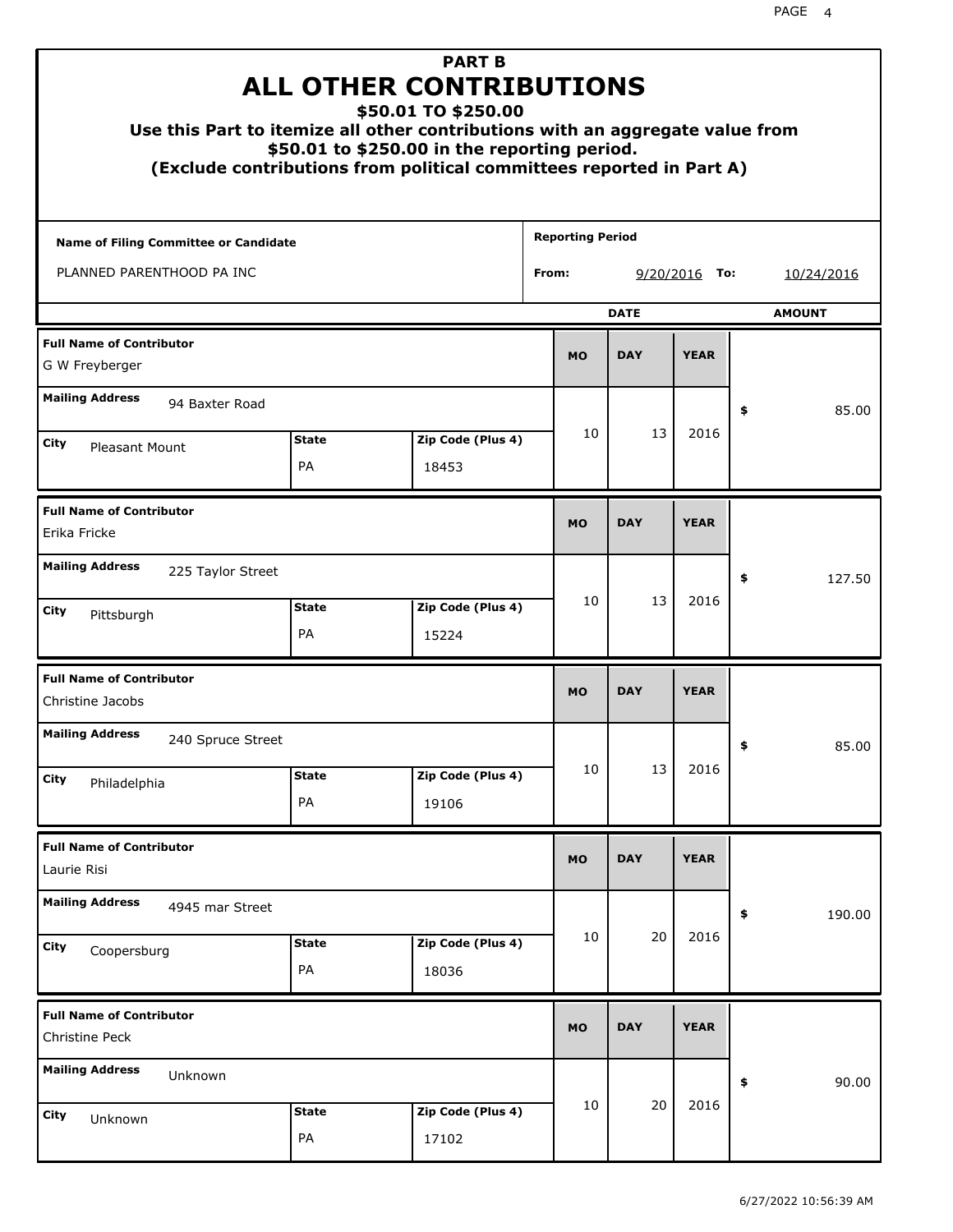| <b>Full Name of Contributor</b><br>Carol Pendergrass               |                                |                    |                            | <b>MO</b> | <b>DAY</b> | <b>YEAR</b> |             |
|--------------------------------------------------------------------|--------------------------------|--------------------|----------------------------|-----------|------------|-------------|-------------|
| <b>Mailing Address</b>                                             | 1400 Waverly Road, Villa 25    |                    |                            |           |            |             | \$<br>90.00 |
| City<br>Gladwyne                                                   |                                | <b>State</b><br>PA | Zip Code (Plus 4)<br>19035 | 10        | 20         | 2016        |             |
| <b>Full Name of Contributor</b><br>Mindy Clearfield                |                                |                    |                            | <b>MO</b> | <b>DAY</b> | <b>YEAR</b> |             |
| <b>Mailing Address</b>                                             | 5 Andrew Road                  |                    |                            |           |            |             | 90.00<br>\$ |
| City<br>Malvern                                                    |                                | <b>State</b><br>PA | Zip Code (Plus 4)<br>19355 | 10        | 20         | 2016        |             |
| <b>Full Name of Contributor</b><br>June Rothkopf                   |                                |                    |                            | <b>MO</b> | <b>DAY</b> | <b>YEAR</b> |             |
| <b>Mailing Address</b>                                             | 196 Red hill Road              |                    |                            | 10        | 20         | 2016        | 90.00<br>\$ |
| City<br>Ottsville                                                  |                                | <b>State</b><br>PA | Zip Code (Plus 4)<br>18942 |           |            |             |             |
|                                                                    |                                |                    |                            |           |            |             |             |
| <b>Full Name of Contributor</b><br>Bronya Strosnider               |                                |                    |                            | <b>MO</b> | <b>DAY</b> | <b>YEAR</b> |             |
| <b>Mailing Address</b>                                             | 201 W Bermuda Drive            |                    |                            |           |            |             | 90.00<br>\$ |
| City<br>Santa Rosa Beach                                           |                                | <b>State</b><br>FL | Zip Code (Plus 4)<br>32459 | 10        | 20         | 2016        |             |
| <b>Full Name of Contributor</b><br>Elaine LaBalme                  |                                |                    |                            | МO        | <b>DAY</b> | <b>YEAR</b> |             |
| <b>Mailing Address</b>                                             | Unknown                        |                    |                            |           |            |             | 90.00<br>\$ |
| City<br>Unknown                                                    |                                | <b>State</b><br>PA | Zip Code (Plus 4)<br>17102 | 10        | 20         | 2016        |             |
| <b>Full Name of Contributor</b><br>Betty Jo Hirschfield Louik, DMD |                                |                    |                            | <b>MO</b> | <b>DAY</b> | <b>YEAR</b> |             |
| <b>Mailing Address</b>                                             | 733 Washington Road, Suite 310 |                    |                            | 10        | 20         | 2016        | 90.00<br>\$ |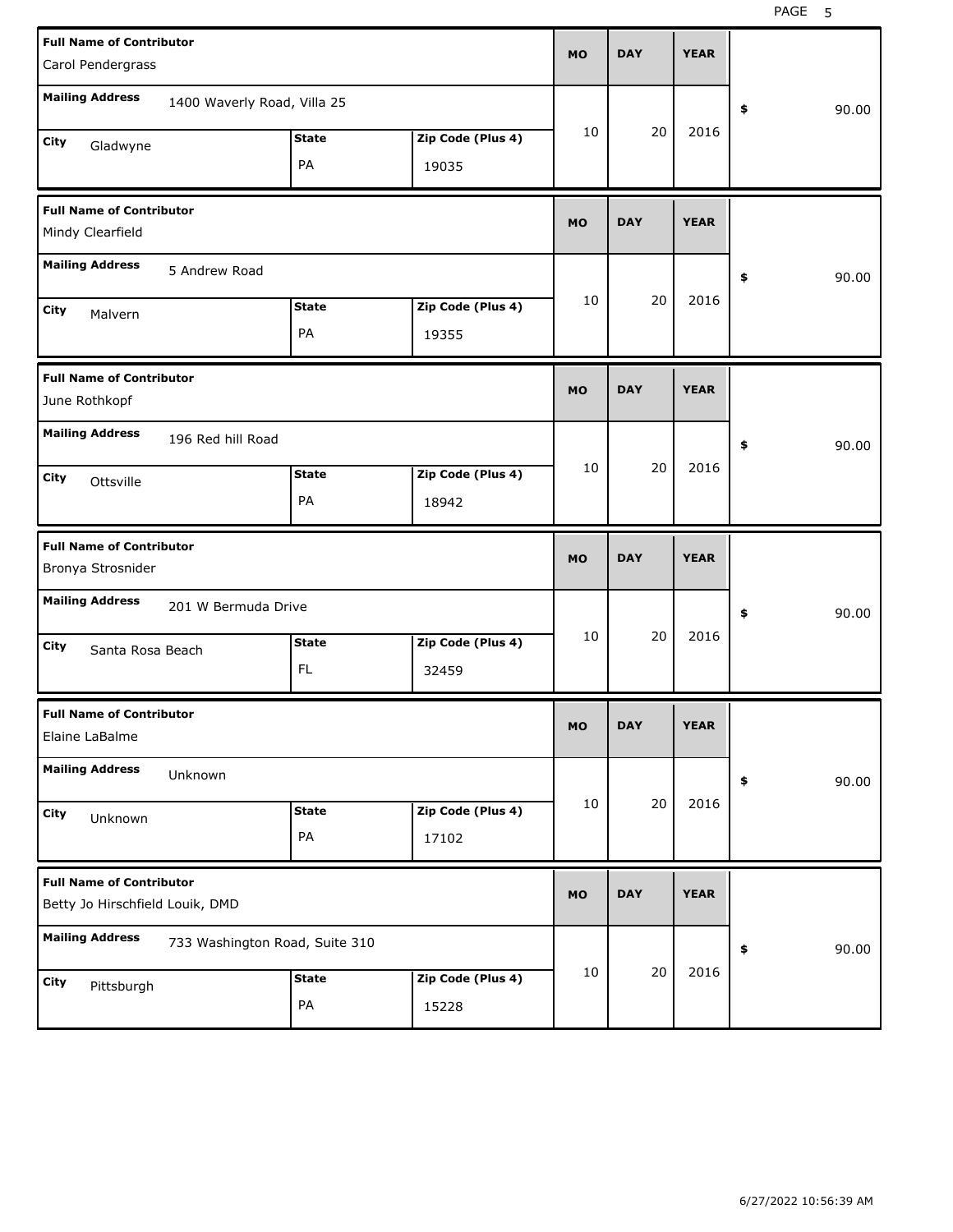| <b>Full Name of Contributor</b><br>Holly Rudoy      |                   |                    |                            | <b>MO</b> | <b>DAY</b> | <b>YEAR</b> |              |       |
|-----------------------------------------------------|-------------------|--------------------|----------------------------|-----------|------------|-------------|--------------|-------|
| <b>Mailing Address</b>                              | 107 mayfair Drive |                    |                            |           |            |             | \$           | 90.00 |
| City<br>Pittsburgh                                  |                   | <b>State</b><br>PA | Zip Code (Plus 4)<br>15228 | 10        | 20         | 2016        |              |       |
| <b>Full Name of Contributor</b><br>Gordon Smith     |                   |                    |                            | <b>MO</b> | <b>DAY</b> | <b>YEAR</b> |              |       |
| <b>Mailing Address</b>                              | Unkown            |                    |                            |           |            |             | \$           | 90.00 |
| City<br>Unknown                                     |                   | <b>State</b><br>PA | Zip Code (Plus 4)<br>17102 | 10        | 20         | 2016        |              |       |
| <b>Full Name of Contributor</b><br>Kathleen Brennan |                   |                    |                            | <b>MO</b> | <b>DAY</b> | <b>YEAR</b> |              |       |
| <b>Mailing Address</b>                              | 1542 Asbury Place |                    |                            |           |            |             | \$           | 90.00 |
| City<br>Pittsburgh                                  |                   | <b>State</b><br>PA | Zip Code (Plus 4)<br>15217 | 10        | 20         | 2016        |              |       |
|                                                     |                   |                    |                            |           |            |             |              |       |
| <b>Full Name of Contributor</b><br>Andrea Ramunmo   |                   |                    |                            | <b>MO</b> | <b>DAY</b> | <b>YEAR</b> |              |       |
| <b>Mailing Address</b>                              | 9 Mill Road       |                    |                            |           |            |             | \$           | 90.00 |
| City<br><b>Elkins Park</b>                          |                   | <b>State</b><br>PA | Zip Code (Plus 4)<br>19027 | 10        | 20         | 2016        |              |       |
| <b>Full Name of Contributor</b><br>Susan Rzucidlo   |                   |                    |                            | <b>MO</b> | <b>DAY</b> | <b>YEAR</b> |              |       |
| <b>Mailing Address</b>                              | PO Box 98         |                    |                            |           |            |             | \$           | 90.00 |
| City<br>Landenberg                                  |                   | <b>State</b><br>PA | Zip Code (Plus 4)<br>19350 | 10        | 20         | 2016        |              |       |
| <b>Full Name of Contributor</b><br>David Loder      |                   |                    |                            | <b>MO</b> | <b>DAY</b> | <b>YEAR</b> |              |       |
| <b>Mailing Address</b>                              | 6095 W Mill Road  |                    |                            | 10        | 20         | 2016        | \$<br>240.00 |       |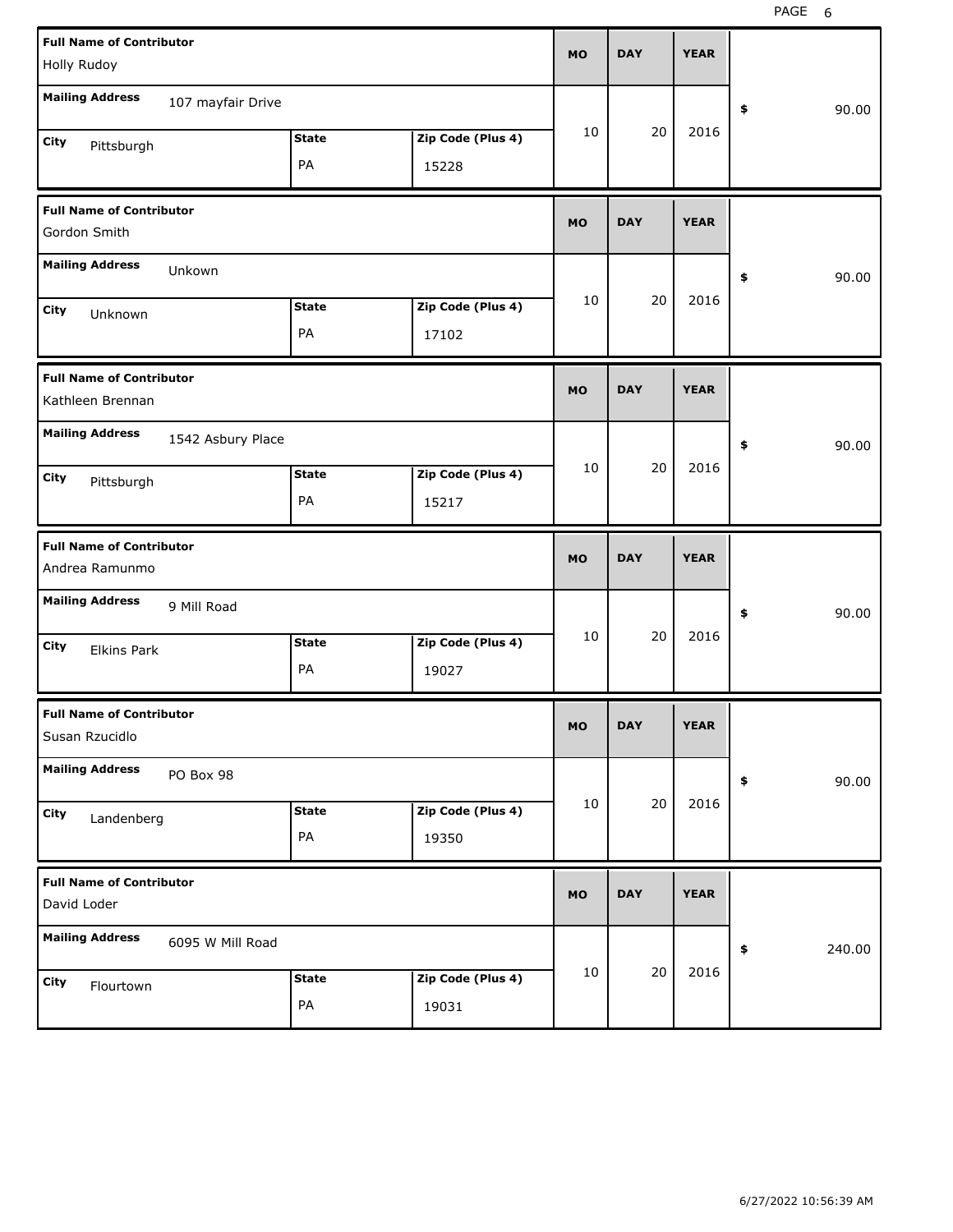| <b>Full Name of Contributor</b><br>Susan Cohen      |                      |                    |                            | <b>MO</b> | <b>DAY</b> | <b>YEAR</b> |              |
|-----------------------------------------------------|----------------------|--------------------|----------------------------|-----------|------------|-------------|--------------|
| <b>Mailing Address</b>                              | 2960 N 2nd Street    |                    |                            |           |            |             |              |
|                                                     |                      |                    |                            | 10        | 20         | 2016        | 70.00<br>\$  |
| City<br>harrisburg                                  |                      | <b>State</b><br>PA | Zip Code (Plus 4)<br>17110 |           |            |             |              |
| <b>Full Name of Contributor</b><br>Noel Karasin     |                      |                    |                            | <b>MO</b> | <b>DAY</b> | <b>YEAR</b> |              |
| <b>Mailing Address</b>                              | 337 rock Hollow road |                    |                            |           |            |             | 190.00<br>\$ |
| City<br>Birdsboro                                   |                      | <b>State</b>       | Zip Code (Plus 4)          | 10        | 20         | 2016        |              |
|                                                     |                      | PA                 | 19508                      |           |            |             |              |
| <b>Full Name of Contributor</b><br>Marta Kolthoff   |                      |                    |                            | <b>MO</b> | <b>DAY</b> | <b>YEAR</b> |              |
| <b>Mailing Address</b>                              | 155 Westland Drive   |                    |                            |           |            |             | \$<br>65.00  |
| City<br>Pittsburgh                                  |                      | <b>State</b>       | Zip Code (Plus 4)          | 10        | 20         | 2016        |              |
|                                                     |                      | PA                 | 15217                      |           |            |             |              |
|                                                     |                      |                    |                            |           |            |             |              |
| <b>Full Name of Contributor</b><br>Elizabeth Magley |                      |                    |                            | <b>MO</b> | <b>DAY</b> | <b>YEAR</b> |              |
| <b>Mailing Address</b>                              | 621 S Linden AVenue  |                    |                            |           |            |             | \$<br>140.00 |
| City                                                |                      | <b>State</b>       | Zip Code (Plus 4)          | 10        | 20         | 2016        |              |
| Pittsburgh                                          |                      | PA                 | 15208                      |           |            |             |              |
| <b>Full Name of Contributor</b><br>Jessica Burke    |                      |                    |                            | MO        | <b>DAY</b> | <b>YEAR</b> |              |
| <b>Mailing Address</b>                              | 939 Field Club Road  |                    |                            |           |            |             | 140.00<br>\$ |
| City                                                |                      | <b>State</b>       | Zip Code (Plus 4)          | 10        | 20         | 2016        |              |
| Pittsburgh                                          |                      | PA                 | 15238                      |           |            |             |              |
| <b>Full Name of Contributor</b><br>Alisa Costa      |                      |                    |                            | <b>MO</b> | <b>DAY</b> | <b>YEAR</b> |              |
| <b>Mailing Address</b>                              | 163 Imperial Avenue  |                    |                            |           |            |             | 90.00<br>\$  |
| City<br>Pittsfield                                  |                      | <b>State</b>       | Zip Code (Plus 4)          | 10        | 20         | 2016        |              |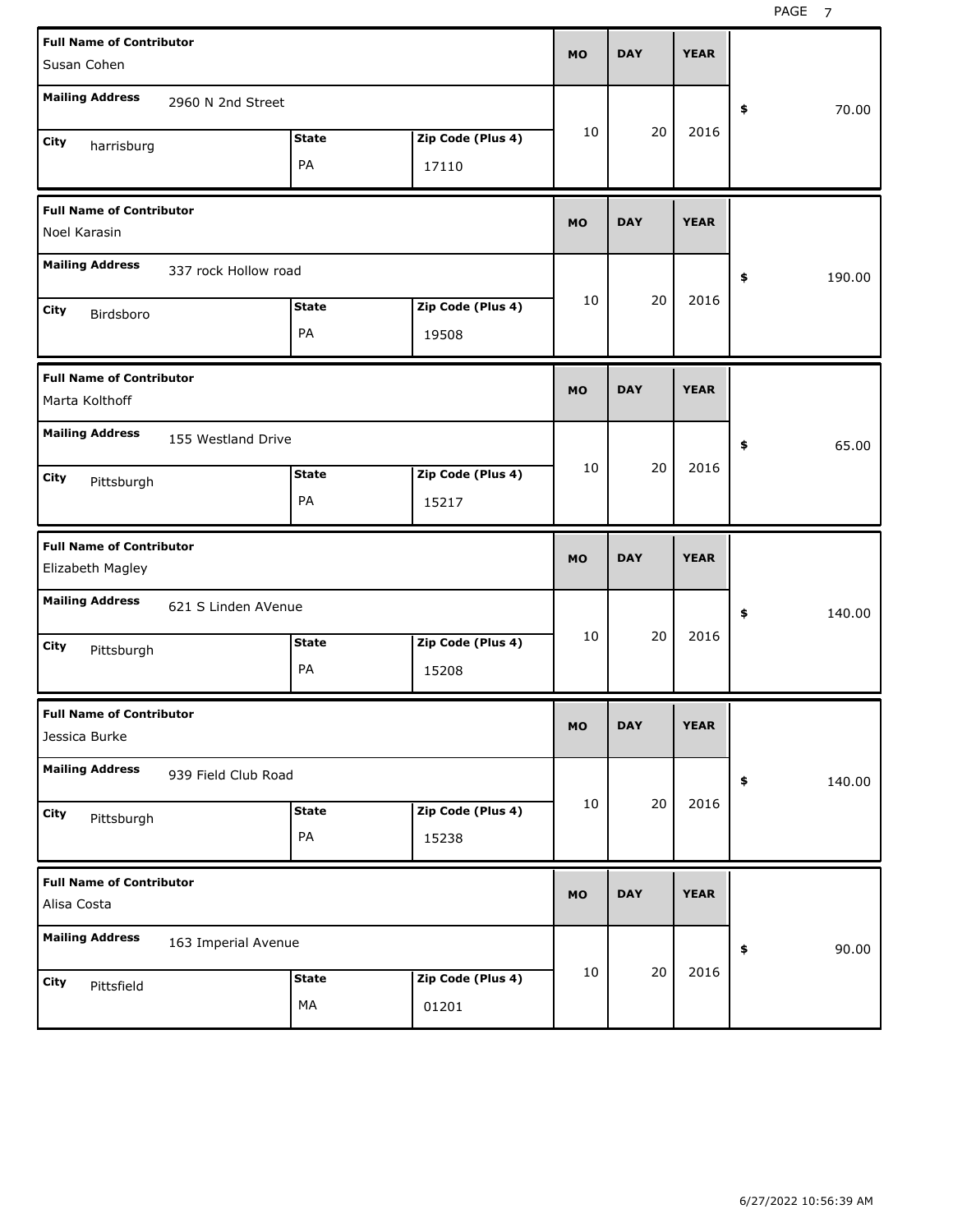| <b>Full Name of Contributor</b><br>Melissa Reed             |                    |                            | MO        | <b>DAY</b> | <b>YEAR</b> |              |
|-------------------------------------------------------------|--------------------|----------------------------|-----------|------------|-------------|--------------|
| <b>Mailing Address</b><br>1106 Camp trail Road              |                    |                            |           |            |             | \$<br>240.00 |
| City<br>Quakertown                                          | <b>State</b><br>PA | Zip Code (Plus 4)<br>18951 | 10        | 20         | 2016        |              |
| <b>Full Name of Contributor</b><br>Leonard Beck             |                    |                            | MO        | <b>DAY</b> | <b>YEAR</b> |              |
| <b>Mailing Address</b><br>3500 West Chester Pike, #CH15     |                    |                            |           |            |             | 90.00<br>\$  |
| City<br>newtown square                                      | <b>State</b><br>PA | Zip Code (Plus 4)<br>19073 | 10        | 13         | 2016        |              |
| <b>Full Name of Contributor</b><br>Lise Bauman              |                    |                            | MO        | <b>DAY</b> | <b>YEAR</b> |              |
| <b>Mailing Address</b><br>4577 Baker Street                 |                    |                            |           |            |             | \$<br>70.00  |
| City<br>Philadelphia                                        | <b>State</b><br>PA | Zip Code (Plus 4)<br>19127 | 10        | 13         | 2016        |              |
|                                                             |                    |                            |           |            |             |              |
| <b>Full Name of Contributor</b><br><b>Brigitte Trevidic</b> |                    |                            | MO        | <b>DAY</b> | <b>YEAR</b> |              |
| <b>Mailing Address</b><br>521 Rivere Road                   |                    |                            |           |            |             | 225.00<br>\$ |
| City<br>Merion                                              | <b>State</b><br>PA | Zip Code (Plus 4)<br>19066 | 10        | 13         | 2016        |              |
| <b>Full Name of Contributor</b><br>carolyn Stowe Shaner     |                    |                            | MU.       | DAY        | <b>YEAR</b> |              |
| <b>Mailing Address</b><br>15 Dorsey place                   |                    |                            |           |            |             | 54.00<br>\$  |
| City<br>Fort Washinton                                      | <b>State</b><br>PA | Zip Code (Plus 4)<br>19034 | 10        | 13         | 2016        |              |
| <b>Full Name of Contributor</b><br>Consuelo Hudgins         |                    |                            | <b>MO</b> | <b>DAY</b> | <b>YEAR</b> |              |
| <b>Mailing Address</b><br>Unknown                           |                    |                            |           |            |             | 90.00<br>\$  |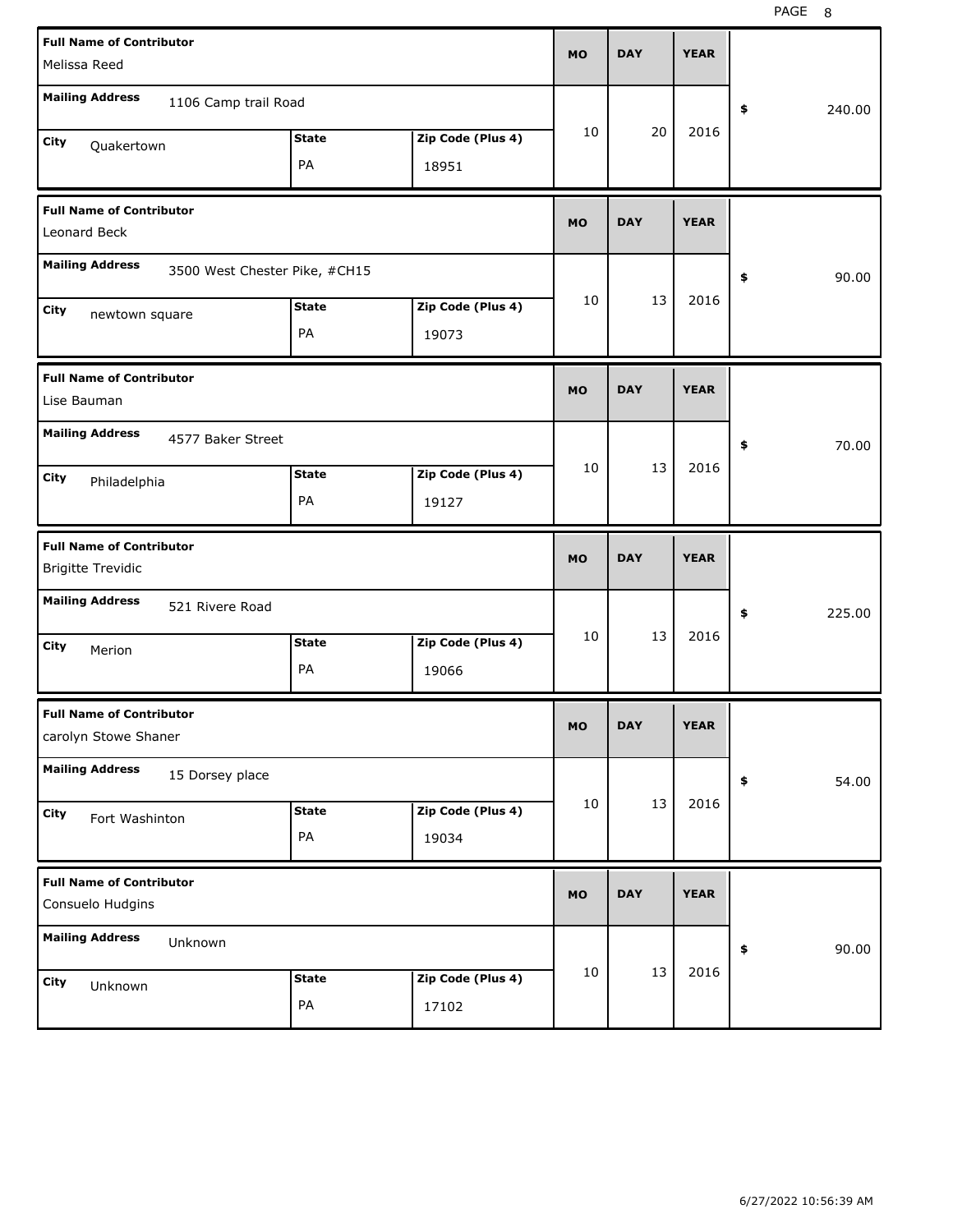PAGE 9

| <b>Full Name of Contributor</b><br>Kirk Dorn            |                    |                            | <b>MO</b> | <b>DAY</b> | <b>YEAR</b> |              |
|---------------------------------------------------------|--------------------|----------------------------|-----------|------------|-------------|--------------|
| <b>Mailing Address</b><br>1212 Weymouth Road            |                    |                            |           |            |             | 85.00<br>\$  |
| City<br>Wynnewood                                       | <b>State</b><br>PA | Zip Code (Plus 4)<br>19096 | 10        | 13         | 2016        |              |
| <b>Full Name of Contributor</b><br>John Gebhard Jr      |                    |                            | <b>MO</b> | <b>DAY</b> | <b>YEAR</b> |              |
| <b>Mailing Address</b><br>194 Crosslands Drive          |                    |                            |           |            |             | 63.75<br>\$  |
| City<br>Kennett Square                                  | <b>State</b><br>PA | Zip Code (Plus 4)<br>19348 | 10        | 13         | 2016        |              |
| <b>Full Name of Contributor</b><br>Maureen Moroney Beal |                    |                            | <b>MO</b> | <b>DAY</b> | <b>YEAR</b> |              |
| <b>Mailing Address</b><br>107 Morrison Drive            |                    |                            |           |            |             | 90.00<br>\$  |
| City<br>Pittsburgh                                      | <b>State</b><br>PA | Zip Code (Plus 4)<br>15216 | 10        | 20         | 2016        |              |
|                                                         |                    |                            |           |            |             |              |
| <b>Full Name of Contributor</b><br>Catherine Augenstein |                    |                            | <b>MO</b> | <b>DAY</b> | <b>YEAR</b> |              |
| <b>Mailing Address</b><br>970 Segar Road                |                    |                            |           |            |             | 240.00<br>\$ |
| City<br>pittsburgh                                      | <b>State</b><br>PA | Zip Code (Plus 4)<br>15243 | 10        | 20         | 2016        |              |
| <b>Full Name of Contributor</b><br>Benjamin Hodes       |                    |                            | <b>MO</b> | <b>DAY</b> | <b>YEAR</b> |              |
| <b>Mailing Address</b><br>427 Serrano Avenue            |                    |                            |           |            |             | \$<br>140.00 |
| City<br>Pittsburgh                                      | <b>State</b><br>PA | Zip Code (Plus 4)<br>15243 | 10        | 20         | 2016        |              |
| <b>Full Name of Contributor</b><br>Mary Ellen Johnson   |                    |                            | <b>MO</b> | <b>DAY</b> | <b>YEAR</b> |              |
| <b>Mailing Address</b><br>19 Briar Cliff Road           |                    |                            | 10        | 20         | 2016        | 240.00<br>\$ |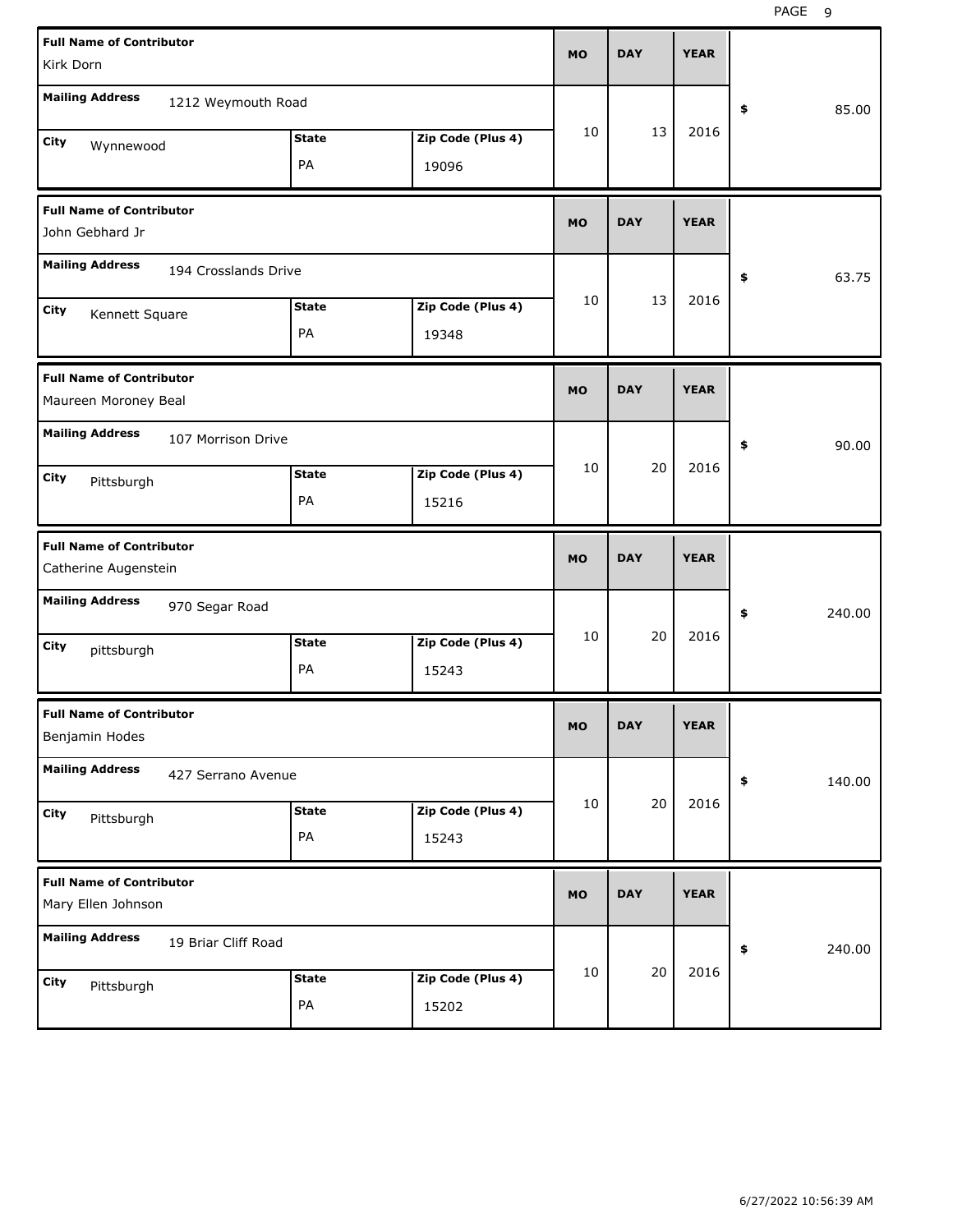| <b>Full Name of Contributor</b><br>James Lutz               |                   |                    |                            | <b>MO</b> | <b>DAY</b> | <b>YEAR</b> |              |
|-------------------------------------------------------------|-------------------|--------------------|----------------------------|-----------|------------|-------------|--------------|
| <b>Mailing Address</b>                                      | 218 Dan Drive     |                    |                            |           |            |             | \$<br>90.00  |
| City<br>Pittsburgh                                          |                   | <b>State</b><br>PA | Zip Code (Plus 4)<br>15216 | 10        | 20         | 2016        |              |
| <b>Full Name of Contributor</b><br>Michele Myers            |                   |                    |                            | <b>MO</b> | <b>DAY</b> | <b>YEAR</b> |              |
| <b>Mailing Address</b>                                      | 192 Mayfair Drive |                    |                            |           |            |             | \$<br>190.00 |
| City<br>Pittsburgh                                          |                   | <b>State</b><br>PA | Zip Code (Plus 4)<br>15228 | 10        | 20         | 2016        |              |
| <b>Full Name of Contributor</b><br>Nagara J Sivasubramaniam |                   |                    |                            | <b>MO</b> | <b>DAY</b> | <b>YEAR</b> |              |
| <b>Mailing Address</b>                                      | 70 Seneca Drive   |                    |                            |           |            |             | \$<br>90.00  |
| City<br>Pittsburgh                                          |                   | <b>State</b><br>PA | Zip Code (Plus 4)<br>15228 | 10        | 20         | 2016        |              |
|                                                             |                   |                    |                            |           |            |             |              |
| <b>Full Name of Contributor</b><br>Kenneth Nowacki          |                   |                    |                            | <b>MO</b> | <b>DAY</b> | <b>YEAR</b> |              |
| <b>Mailing Address</b>                                      | 261 Arden road    |                    |                            |           |            |             | \$<br>90.00  |
| City<br>Pittsburgh                                          |                   | <b>State</b><br>PA | Zip Code (Plus 4)<br>15216 | 10        | 20         | 2016        |              |
| <b>Full Name of Contributor</b><br>Lynn Lebowitz            |                   |                    |                            | <b>MO</b> | <b>DAY</b> | <b>YEAR</b> |              |
| <b>Mailing Address</b>                                      | 222 Vernon Drive  |                    |                            |           |            |             | 90.00<br>\$  |
| City<br>Pittsburgh                                          |                   | <b>State</b><br>PA | Zip Code (Plus 4)<br>15228 | 10        | 20         | 2016        |              |
| <b>Full Name of Contributor</b><br>A. Billiet Lackner       |                   |                    |                            | <b>MO</b> | <b>DAY</b> | <b>YEAR</b> |              |
| <b>Mailing Address</b>                                      | 301 Kings Hwy     |                    |                            |           | 20         | 2016        | 140.00<br>\$ |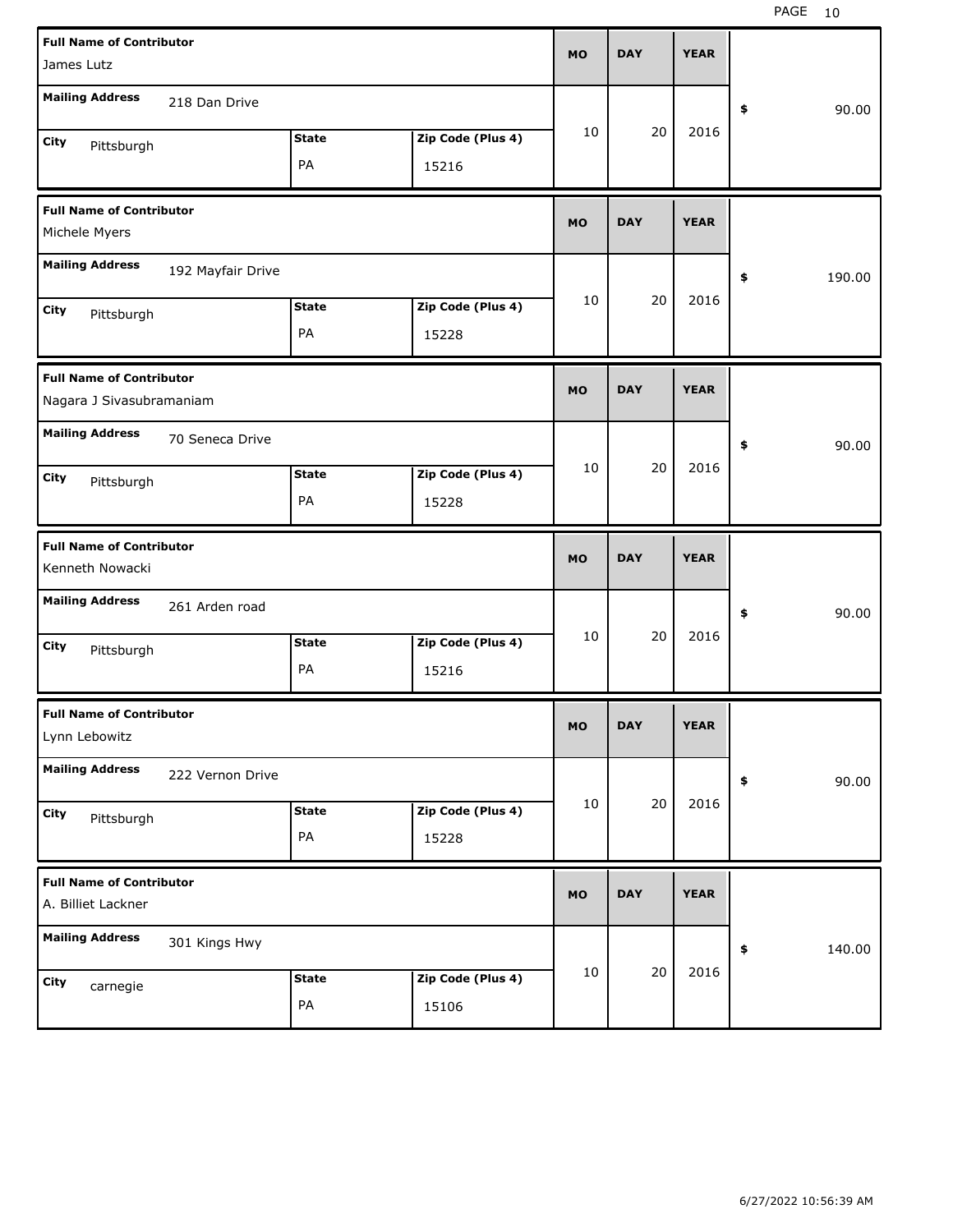| <b>Full Name of Contributor</b>                     |                              |              |                   | <b>MO</b> | <b>DAY</b> | <b>YEAR</b> |              |
|-----------------------------------------------------|------------------------------|--------------|-------------------|-----------|------------|-------------|--------------|
| Charles Burke Jr                                    |                              |              |                   |           |            |             |              |
| <b>Mailing Address</b>                              | 650 Smithfield St, Suite 250 |              |                   |           |            |             | 240.00<br>\$ |
| City<br>Pittsburgh                                  |                              | <b>State</b> | Zip Code (Plus 4) | 10        | 20         | 2016        |              |
|                                                     |                              | PA           | 15222             |           |            |             |              |
| <b>Full Name of Contributor</b><br>Marianne Garrity |                              |              |                   | <b>MO</b> | <b>DAY</b> | <b>YEAR</b> |              |
| <b>Mailing Address</b>                              | 100 Lebanon Hills Drive      |              |                   |           |            |             | \$<br>90.00  |
| City<br>Pittsburgh                                  |                              | <b>State</b> | Zip Code (Plus 4) | 10        | 20         | 2016        |              |
|                                                     |                              | PA           | 15228             |           |            |             |              |
| <b>Full Name of Contributor</b><br>Abass Kamara     |                              |              |                   | <b>MO</b> | <b>DAY</b> | <b>YEAR</b> |              |
| <b>Mailing Address</b>                              | 5512 Avondale Pl             |              |                   |           |            |             | 65.00<br>\$  |
| City<br>Pittsburgh                                  |                              | <b>State</b> | Zip Code (Plus 4) | 10        | 20         | 2016        |              |
|                                                     |                              | PA           | 15206             |           |            |             |              |
|                                                     |                              |              |                   |           |            |             |              |
| <b>Full Name of Contributor</b><br>Kelly Bumgarner  |                              |              |                   | <b>MO</b> | <b>DAY</b> | <b>YEAR</b> |              |
| <b>Mailing Address</b>                              | 40 Linguevue Drive           |              |                   |           |            |             | 90.00<br>\$  |
| City                                                |                              | <b>State</b> | Zip Code (Plus 4) | 10        | 20         | 2016        |              |
| Pittsburgh                                          |                              | PA           | 15228             |           |            |             |              |
| <b>Full Name of Contributor</b><br>Anne Cohen       |                              |              |                   | МO        | <b>DAY</b> | <b>YEAR</b> |              |
| <b>Mailing Address</b>                              | 40 Vernon Drive              |              |                   |           |            |             | 90.00<br>\$  |
| City                                                |                              | <b>State</b> | Zip Code (Plus 4) | 10        | 20         | 2016        |              |
| Pittsburgh                                          |                              | PA           | 15228             |           |            |             |              |
| <b>Full Name of Contributor</b><br>Sanford Beldon   |                              |              |                   | <b>MO</b> | <b>DAY</b> | <b>YEAR</b> |              |
| <b>Mailing Address</b>                              | 313 North Main Street        |              |                   |           |            |             | 90.00<br>\$  |
| City<br>Allentown                                   |                              | <b>State</b> | Zip Code (Plus 4) | 10        | 20         | 2016        |              |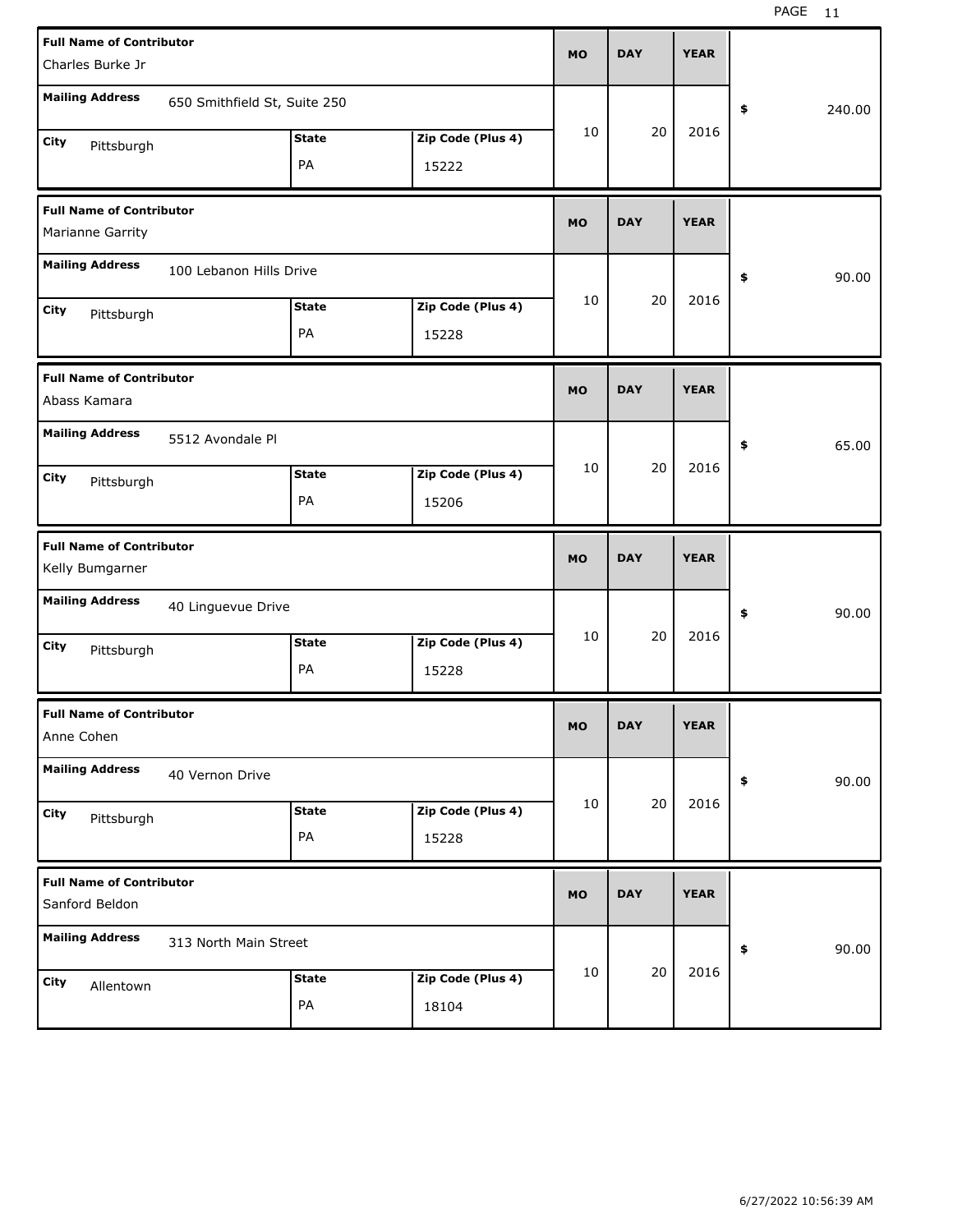|      | <b>Full Name of Contributor</b><br>Danielle Beth Kroo |                      |                    |                            | <b>MO</b> | <b>DAY</b> | <b>YEAR</b> |              |
|------|-------------------------------------------------------|----------------------|--------------------|----------------------------|-----------|------------|-------------|--------------|
|      | <b>Mailing Address</b>                                | 4433 Stoney Brook Ct |                    |                            |           |            |             | \$<br>190.00 |
| City | Allentown                                             |                      | <b>State</b><br>PA | Zip Code (Plus 4)<br>18104 | 10        | 20         | 2016        |              |
|      |                                                       |                      |                    |                            |           |            |             |              |
|      | <b>Full Name of Contributor</b><br>Sharon Sherban     |                      |                    |                            | <b>MO</b> | <b>DAY</b> | <b>YEAR</b> |              |
|      | <b>Mailing Address</b>                                | 614 Northlawn Drive  |                    |                            | 10        | 20         | 2016        | \$<br>240.00 |

**Enter Grand Total of Part A on Schedule I, Detailed Summary Page, Section 2.**

**PAGE TOTAL**

**\$** 5,915.25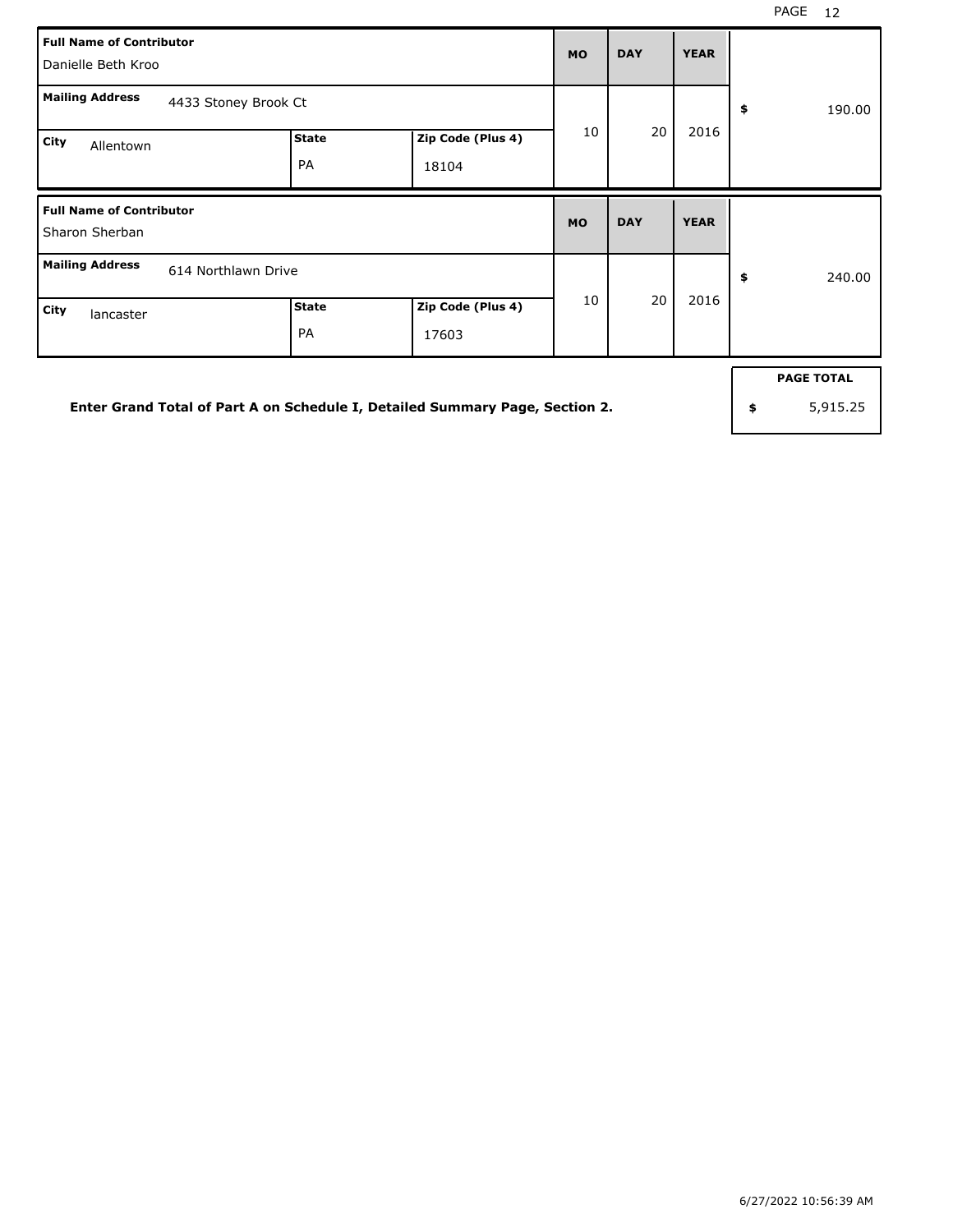# **PART C Contributions Received From Political Committees**

**OVER \$250.00**

 **Use this Part to itemize only contributions received from Political committees with an aggregate value from Over \$250.00 in the reporting period.**

|                                                                              | Name of Filing Committee or Candidate |  |                   | <b>Reporting Period</b> |            |             |    |                   |  |  |
|------------------------------------------------------------------------------|---------------------------------------|--|-------------------|-------------------------|------------|-------------|----|-------------------|--|--|
|                                                                              |                                       |  | From:             |                         |            | To:         |    |                   |  |  |
|                                                                              |                                       |  |                   | <b>DATE</b>             |            |             |    | <b>AMOUNT</b>     |  |  |
| <b>Full Name of Contributing Committee</b>                                   |                                       |  |                   | <b>MO</b>               | <b>DAY</b> | <b>YEAR</b> |    |                   |  |  |
| <b>Mailing Address</b>                                                       |                                       |  |                   |                         |            |             | \$ | 0.00              |  |  |
| City                                                                         | <b>State</b>                          |  | Zip Code (Plus 4) |                         |            |             |    |                   |  |  |
|                                                                              |                                       |  |                   |                         |            |             |    | <b>PAGE TOTAL</b> |  |  |
| Enter Grand Total of Part C on Schedule I, Detailed Summary Page, Section 3. |                                       |  |                   |                         |            |             | \$ | 0.00              |  |  |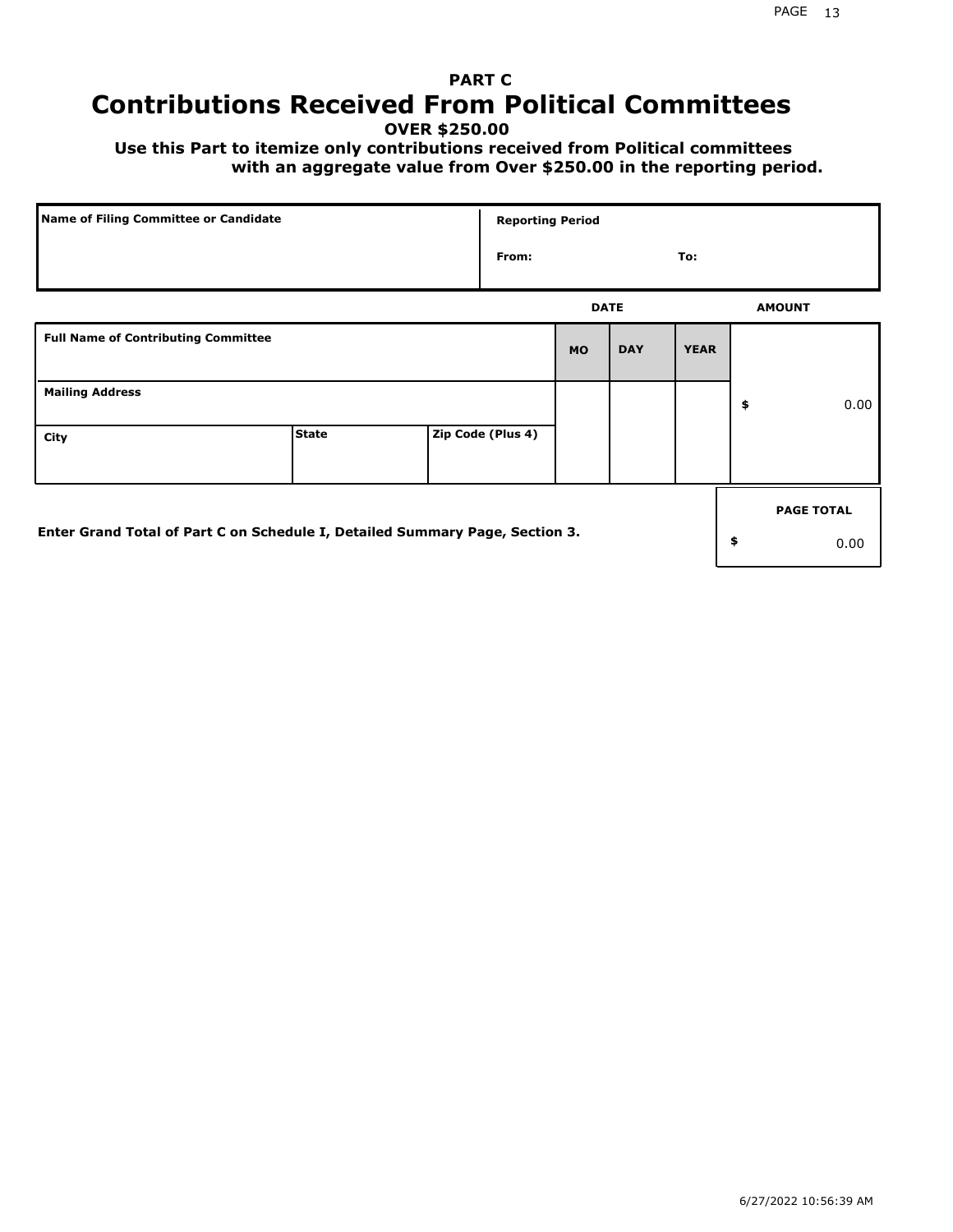## **PART D ALL OTHER CONTRIBUTIONS**

## **OVER \$250.00**

### **Use this Part to itemize all other contributions with an aggregate value of**

 **over \$250.00 in the reporting period.**

 **(Exclude contributions from political committees reported in Part C.)** 

| Name of Filing Committee or Candidate                                 |                            |  |                   |                   | <b>Reporting Period</b> |                   |                            |                   |
|-----------------------------------------------------------------------|----------------------------|--|-------------------|-------------------|-------------------------|-------------------|----------------------------|-------------------|
| PLANNED PARENTHOOD PA INC                                             |                            |  |                   | From:             |                         | $9/20/2016$ To:   |                            | 10/24/2016        |
|                                                                       |                            |  |                   |                   |                         | <b>DATE</b>       |                            | <b>AMOUNT</b>     |
| <b>Full Name of Contributor</b><br>FRIENDS OF RICH FITZGERALD         |                            |  |                   |                   | <b>MO</b>               | <b>DAY</b>        | <b>YEAR</b>                |                   |
| Mailing<br>1314 DENNISTON ST<br><b>Address</b>                        |                            |  |                   |                   |                         |                   |                            | 490.00<br>\$      |
| City<br>PITTSBURGH                                                    | <b>State</b>               |  | Zip Code (Plus 4) |                   | 10                      | 20                | 2016                       |                   |
|                                                                       | PA                         |  | 15217             |                   |                         |                   |                            |                   |
| <b>Employer Name</b>                                                  | FRIENDS OF RICH FITZGERALD |  |                   | <b>Occupation</b> |                         |                   | FRIENDS OF RICH FITZGERALD |                   |
| <b>Employer Mailing Address/Principal Place of</b><br>City            |                            |  |                   | <b>State</b>      |                         | Zip Code (Plus 4) |                            |                   |
| <b>Business</b><br>1314 DENNISTON ST<br>PITTSBURGH                    |                            |  |                   | PA                |                         | 15217             |                            |                   |
| <b>Full Name of Contributor</b><br>Diane Holder                       |                            |  | <b>MO</b>         | <b>DAY</b>        | <b>YEAR</b>             |                   |                            |                   |
| <b>Mailing</b><br>4760 Bayard Street<br><b>Address</b>                |                            |  |                   |                   |                         |                   |                            | \$<br>2,490.00    |
| <b>City</b><br>Pittsburgh                                             | <b>State</b>               |  | Zip Code (Plus 4) |                   | 10                      | 20                | 2016                       |                   |
|                                                                       | PA                         |  | 15213             |                   |                         |                   |                            |                   |
| <b>Employer Name</b><br>Unknown                                       |                            |  |                   |                   | <b>Occupation</b>       | Unknown           |                            |                   |
| <b>Employer Mailing Address/Principal Place of</b><br><b>Business</b> |                            |  | City              |                   |                         | <b>State</b>      |                            | Zip Code (Plus 4) |
| Unknown                                                               |                            |  | Pittsburgh        |                   |                         | PA                |                            | 15213             |
| <b>Full Name of Contributor</b><br>Louanne Baily                      |                            |  |                   |                   | <b>MO</b>               | <b>DAY</b>        | <b>YEAR</b>                |                   |
| <b>Mailing</b><br>201 Mayfair Drive<br><b>Address</b>                 |                            |  |                   |                   |                         |                   |                            | 4,990.00<br>\$    |
| City<br>Pittsburgh                                                    | <b>State</b>               |  | Zip Code (Plus 4) |                   | 10                      | 20                | 2016                       |                   |
|                                                                       | PA                         |  | 15228             |                   |                         |                   |                            |                   |
| <b>Employer Name</b><br>Unknown                                       |                            |  |                   |                   | <b>Occupation</b>       |                   | Unknown                    |                   |
| <b>Employer Mailing Address/Principal Place of</b><br><b>Business</b> |                            |  | <b>City</b>       |                   |                         | <b>State</b>      |                            | Zip Code (Plus 4) |
| Unknown                                                               |                            |  | Pittsburgh        |                   |                         | PA                |                            | 15228             |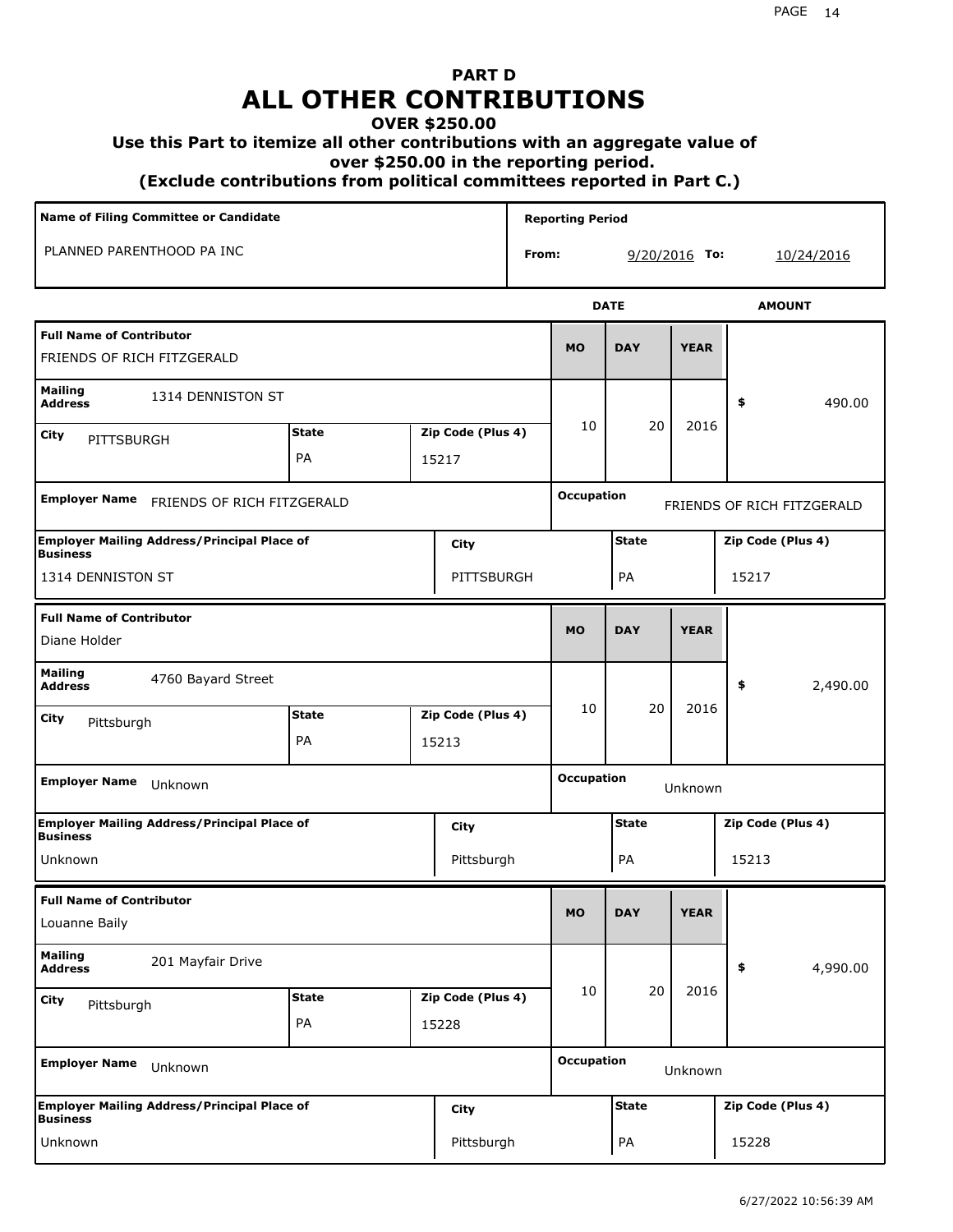|                                                  | <b>Full Name of Contributor</b>                    |              |                              |                   |                   | <b>DAY</b>   | <b>YEAR</b> |                   |        |
|--------------------------------------------------|----------------------------------------------------|--------------|------------------------------|-------------------|-------------------|--------------|-------------|-------------------|--------|
| Lisa Giusti                                      |                                                    |              |                              |                   | <b>MO</b>         |              |             |                   |        |
| <b>Mailing</b><br><b>Address</b>                 | 151 Irwin Avenue                                   |              |                              |                   |                   |              |             | \$                | 490.00 |
| City<br>Pittsburgh                               |                                                    | <b>State</b> |                              | Zip Code (Plus 4) | 10                | 20           | 2016        |                   |        |
|                                                  |                                                    | PA           |                              | 15202             |                   |              |             |                   |        |
| <b>Employer Name</b>                             | Unknown                                            |              |                              |                   | <b>Occupation</b> |              | Unknown     |                   |        |
|                                                  | <b>Employer Mailing Address/Principal Place of</b> |              |                              | City              |                   | <b>State</b> |             | Zip Code (Plus 4) |        |
| <b>Business</b>                                  |                                                    |              |                              |                   |                   |              |             |                   |        |
| Unknown                                          |                                                    |              |                              | Pittsburgh        |                   | PA           |             | 15202             |        |
| <b>Full Name of Contributor</b><br>Barbara Logan |                                                    |              |                              |                   | <b>MO</b>         | <b>DAY</b>   | <b>YEAR</b> |                   |        |
| <b>Mailing</b><br><b>Address</b>                 | 838 Valleyview Road                                |              |                              |                   |                   |              |             | \$                | 490.00 |
| City                                             |                                                    | <b>State</b> |                              | Zip Code (Plus 4) | 10                | 20           | 2016        |                   |        |
| Pittsburgh                                       |                                                    | PA           |                              | 15243             |                   |              |             |                   |        |
|                                                  |                                                    |              |                              |                   |                   |              |             |                   |        |
| <b>Employer Name</b><br>Unknown                  |                                                    |              | <b>Occupation</b><br>Unknown |                   |                   |              |             |                   |        |
| <b>Business</b>                                  | <b>Employer Mailing Address/Principal Place of</b> |              |                              | City              | <b>State</b>      |              |             | Zip Code (Plus 4) |        |
| Unknown                                          |                                                    |              |                              | Pittsburgh        |                   | PA           |             | 15243             |        |
|                                                  |                                                    |              |                              |                   |                   |              |             |                   |        |
| <b>Full Name of Contributor</b><br>Ruth marcon   |                                                    |              |                              |                   | <b>MO</b>         | <b>DAY</b>   | <b>YEAR</b> |                   |        |
| <b>Mailing</b><br><b>Address</b>                 | 326 N 27th Street                                  |              |                              |                   |                   |              |             | \$                | 490.00 |
|                                                  |                                                    | <b>State</b> |                              | Zip Code (Plus 4) | 10                | 20           | 2016        |                   |        |
| City<br>Allentown                                |                                                    | PA           |                              | 18104             |                   |              |             |                   |        |
| <b>Employer Name</b>                             | Unknown                                            |              |                              |                   | <b>Occupation</b> |              | Unknown     |                   |        |
|                                                  | <b>Employer Mailing Address/Principal Place of</b> |              |                              | City              |                   | <b>State</b> |             | Zip Code (Plus 4) |        |
| <b>Business</b><br>Unknown                       |                                                    |              |                              | Allentown         |                   | PA           |             | 18104             |        |
| <b>Full Name of Contributor</b><br>Greta Aul     |                                                    |              |                              |                   | <b>MO</b>         | <b>DAY</b>   | <b>YEAR</b> |                   |        |
| <b>Mailing</b><br><b>Address</b>                 | 917 Columbia Avenue, Ste 622                       |              |                              |                   |                   |              |             | \$                | 990.00 |
|                                                  |                                                    | <b>State</b> |                              | Zip Code (Plus 4) | 10                | 20           | 2016        |                   |        |
| City<br>lancaster                                |                                                    | PA           |                              | 17603             |                   |              |             |                   |        |
| <b>Employer Name</b>                             | Appel & Yost                                       |              |                              |                   | <b>Occupation</b> |              | Attorney    |                   |        |
| <b>Business</b>                                  | <b>Employer Mailing Address/Principal Place of</b> |              |                              | City              |                   | <b>State</b> |             | Zip Code (Plus 4) |        |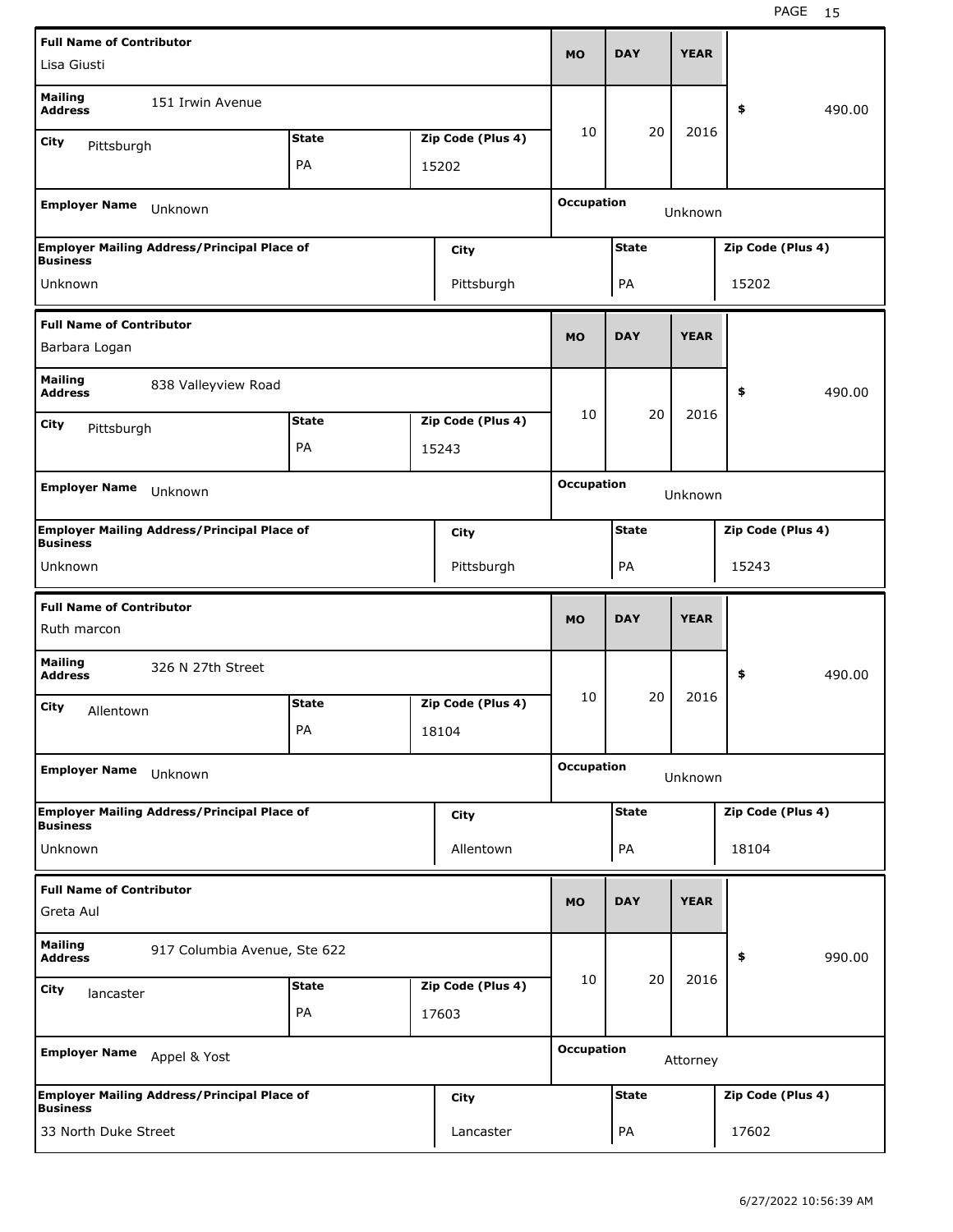|                                                         | <b>Full Name of Contributor</b>                    |              |  |                              |                   |              | <b>YEAR</b> |                   |          |  |
|---------------------------------------------------------|----------------------------------------------------|--------------|--|------------------------------|-------------------|--------------|-------------|-------------------|----------|--|
| Erika Fricke                                            |                                                    |              |  |                              | <b>MO</b>         | <b>DAY</b>   |             |                   |          |  |
| <b>Mailing</b><br><b>Address</b>                        | 225 taylor Street                                  |              |  |                              |                   |              |             | \$                | 358.00   |  |
| City<br>Pittsburgh                                      |                                                    | <b>State</b> |  | Zip Code (Plus 4)            | 10                | 20           | 2016        |                   |          |  |
|                                                         |                                                    | PA           |  | 15224                        |                   |              |             |                   |          |  |
| <b>Employer Name</b>                                    | Unknown                                            |              |  |                              | <b>Occupation</b> |              | Unknown     |                   |          |  |
|                                                         | <b>Employer Mailing Address/Principal Place of</b> |              |  | City                         | <b>State</b>      |              |             | Zip Code (Plus 4) |          |  |
| <b>Business</b><br>Unknown                              |                                                    |              |  |                              |                   |              |             |                   |          |  |
|                                                         |                                                    |              |  | Pittsburgh                   |                   | PA           |             | 15224             |          |  |
| <b>Full Name of Contributor</b><br>alan Palmer          |                                                    |              |  |                              | <b>MO</b>         | <b>DAY</b>   | <b>YEAR</b> |                   |          |  |
| <b>Mailing</b><br><b>Address</b>                        | 805 Spruce Avenue                                  |              |  |                              |                   |              |             | \$                | 490.00   |  |
| City<br>West Chester                                    |                                                    | <b>State</b> |  | Zip Code (Plus 4)            | 10                | 20           | 2016        |                   |          |  |
|                                                         | PA<br>19382                                        |              |  |                              |                   |              |             |                   |          |  |
| <b>Employer Name</b>                                    |                                                    |              |  |                              |                   |              |             |                   |          |  |
|                                                         | Retired                                            |              |  | <b>Occupation</b><br>Retired |                   |              |             |                   |          |  |
|                                                         | <b>Employer Mailing Address/Principal Place of</b> |              |  | City                         | <b>State</b>      |              |             | Zip Code (Plus 4) |          |  |
| <b>Business</b><br>805 Spruce Avenue                    |                                                    |              |  | West Chester                 |                   | PA           |             | 19382             |          |  |
|                                                         |                                                    |              |  |                              |                   |              |             |                   |          |  |
| <b>Full Name of Contributor</b>                         |                                                    |              |  |                              |                   |              |             |                   |          |  |
| marcie Friedman                                         |                                                    |              |  |                              | <b>MO</b>         | <b>DAY</b>   | <b>YEAR</b> |                   |          |  |
| <b>Mailing</b><br><b>Address</b>                        | 1019 North Lane                                    |              |  |                              |                   |              |             | \$                | 290.00   |  |
| City                                                    |                                                    | <b>State</b> |  | Zip Code (Plus 4)            | 10                | 20           | 2016        |                   |          |  |
| Gladwyne                                                |                                                    | PA           |  | 19035                        |                   |              |             |                   |          |  |
| <b>Employer Name</b>                                    | Unknown                                            |              |  |                              | <b>Occupation</b> |              | Unknown     |                   |          |  |
|                                                         | <b>Employer Mailing Address/Principal Place of</b> |              |  | City                         |                   | <b>State</b> |             | Zip Code (Plus 4) |          |  |
| <b>Business</b><br>Unknown                              |                                                    |              |  | Gladwyne                     |                   | PA           |             | 19035             |          |  |
|                                                         |                                                    |              |  |                              |                   |              |             |                   |          |  |
| <b>Full Name of Contributor</b><br><b>Bayard Storey</b> |                                                    |              |  |                              | <b>MO</b>         | <b>DAY</b>   | <b>YEAR</b> |                   |          |  |
| <b>Mailing</b><br><b>Address</b>                        | 1919 Brandywine Street                             |              |  |                              |                   |              |             | \$                | 4,990.00 |  |
| City                                                    |                                                    | <b>State</b> |  | Zip Code (Plus 4)            | 10                | 20           | 2016        |                   |          |  |
| Philadelphia                                            |                                                    | PA           |  | 19130                        |                   |              |             |                   |          |  |
| <b>Employer Name</b>                                    | Retired                                            |              |  |                              | <b>Occupation</b> |              | Retired     |                   |          |  |
| <b>Business</b>                                         | <b>Employer Mailing Address/Principal Place of</b> |              |  | <b>City</b>                  |                   | <b>State</b> |             | Zip Code (Plus 4) |          |  |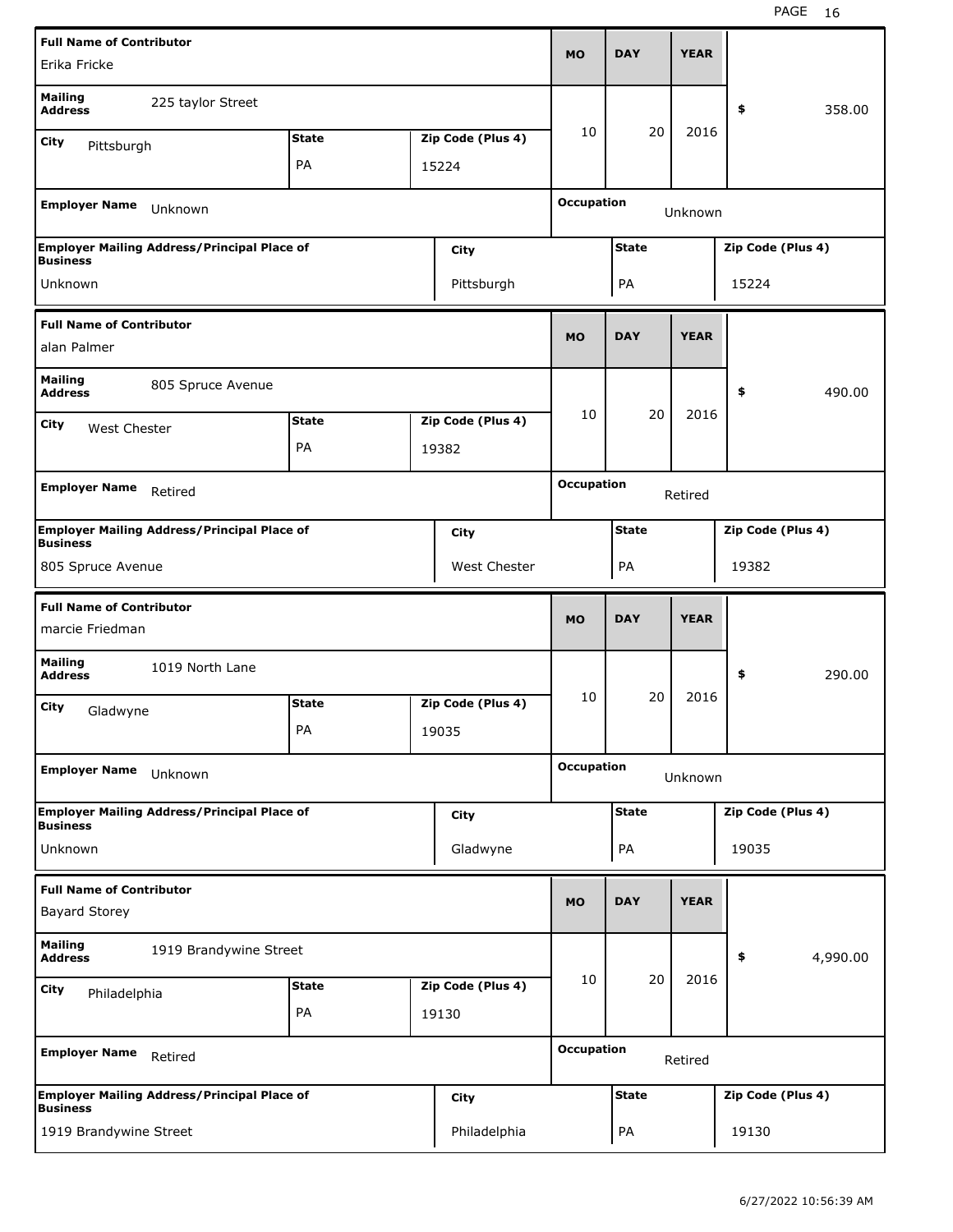|                                                     | <b>Full Name of Contributor</b>                            |              |  |                                 |                                   |              |             |                   |          |
|-----------------------------------------------------|------------------------------------------------------------|--------------|--|---------------------------------|-----------------------------------|--------------|-------------|-------------------|----------|
| Amy A Fox                                           |                                                            |              |  |                                 | <b>MO</b>                         | <b>DAY</b>   | <b>YEAR</b> |                   |          |
| <b>Mailing</b><br><b>Address</b>                    | 610 Montgomery School Ln                                   |              |  |                                 |                                   |              |             | \$                | 490.00   |
| City<br>Wynnewood                                   |                                                            | <b>State</b> |  | Zip Code (Plus 4)               | 10                                | 13           | 2016        |                   |          |
|                                                     |                                                            | PA           |  | 19096                           |                                   |              |             |                   |          |
| <b>Employer Name</b>                                | Unknown                                                    |              |  |                                 | <b>Occupation</b>                 |              | Unknown     |                   |          |
| <b>Business</b>                                     | <b>Employer Mailing Address/Principal Place of</b>         |              |  | City                            |                                   | <b>State</b> |             | Zip Code (Plus 4) |          |
| Unknown                                             |                                                            |              |  | Wynnewood                       |                                   | PA           |             | 19096             |          |
| <b>Full Name of Contributor</b><br>Valerie Arkoosh  |                                                            |              |  |                                 | <b>MO</b>                         | <b>DAY</b>   | <b>YEAR</b> |                   |          |
| <b>Mailing</b><br><b>Address</b>                    | 530 Spring Ln                                              |              |  |                                 |                                   |              |             | \$                | 1,700.00 |
|                                                     |                                                            | <b>State</b> |  | Zip Code (Plus 4)               | 10                                | 13           | 2016        |                   |          |
| City<br>Wyndmoor                                    |                                                            | PA           |  | 19038                           |                                   |              |             |                   |          |
|                                                     |                                                            |              |  |                                 |                                   |              |             |                   |          |
| <b>Employer Name</b>                                | Montgomery County Board of Commissioners                   |              |  | <b>Occupation</b><br>Vice Chair |                                   |              |             |                   |          |
| <b>Business</b>                                     | <b>Employer Mailing Address/Principal Place of</b><br>City |              |  |                                 | <b>State</b><br>Zip Code (Plus 4) |              |             |                   |          |
| P.O. Box 311                                        |                                                            |              |  | Norristown                      | PA<br>19404                       |              |             |                   |          |
| <b>Full Name of Contributor</b>                     |                                                            |              |  |                                 |                                   |              |             |                   |          |
| nancy Blood                                         |                                                            |              |  |                                 | <b>MO</b>                         | <b>DAY</b>   | <b>YEAR</b> |                   |          |
| <b>Mailing</b><br><b>Address</b>                    | 708 S American Street                                      |              |  |                                 |                                   |              |             | \$                | 4,250.00 |
| City                                                |                                                            | <b>State</b> |  | Zip Code (Plus 4)               | 10                                | 13           | 2016        |                   |          |
| Philadelphia                                        |                                                            | PA           |  | 19147                           |                                   |              |             |                   |          |
| <b>Employer Name</b>                                | Unknown                                                    |              |  |                                 | <b>Occupation</b>                 |              | Unknown     |                   |          |
| <b>Business</b>                                     | <b>Employer Mailing Address/Principal Place of</b>         |              |  | <b>City</b>                     |                                   | <b>State</b> |             | Zip Code (Plus 4) |          |
| Unknown                                             |                                                            |              |  | Philadelphia                    |                                   | PA           |             | 19147             |          |
| <b>Full Name of Contributor</b><br>Christine Jacobs |                                                            |              |  |                                 | <b>MO</b>                         | <b>DAY</b>   | <b>YEAR</b> |                   |          |
| <b>Mailing</b><br><b>Address</b>                    | 240 Spruce Street                                          |              |  |                                 |                                   |              |             | \$                | 850.00   |
| City                                                |                                                            | <b>State</b> |  | Zip Code (Plus 4)               | 10                                | 13           | 2016        |                   |          |
| Philadelphia                                        |                                                            | PA           |  | 19106                           |                                   |              |             |                   |          |
| <b>Employer Name</b>                                | The Leading Women Project                                  |              |  |                                 | <b>Occupation</b>                 |              |             | Founding Partner  |          |
| <b>Business</b>                                     | <b>Employer Mailing Address/Principal Place of</b>         |              |  | <b>City</b>                     |                                   | <b>State</b> |             | Zip Code (Plus 4) |          |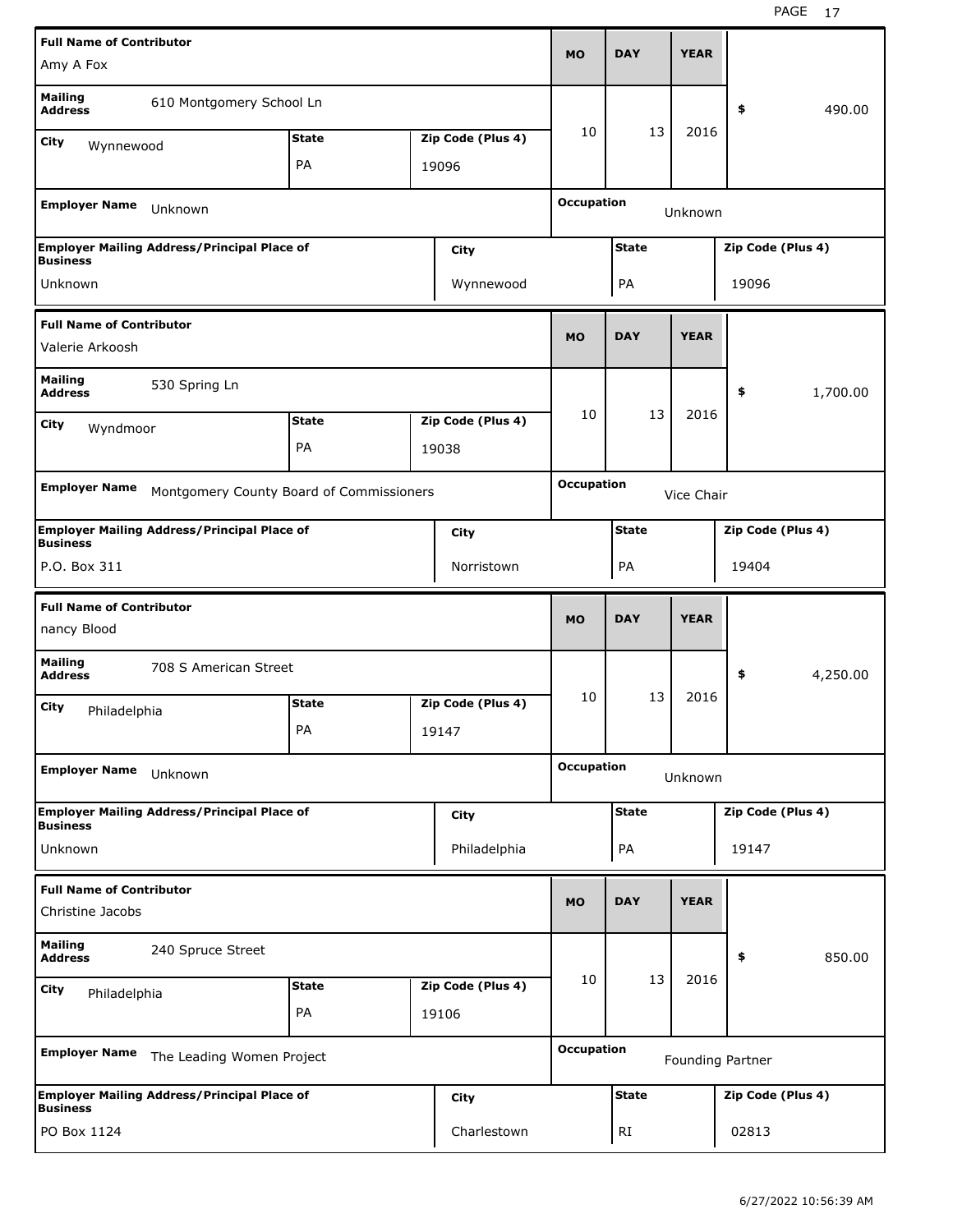| <b>Full Name of Contributor</b><br>Morgan Plant & Assoc                      |              |  |                   |                                   | <b>DAY</b>   | <b>YEAR</b> |                   |                   |
|------------------------------------------------------------------------------|--------------|--|-------------------|-----------------------------------|--------------|-------------|-------------------|-------------------|
| <b>Mailing</b><br>322 S West Street<br><b>Address</b>                        |              |  |                   |                                   |              |             | \$                | 900.00            |
| City<br>Carlisle                                                             | <b>State</b> |  | Zip Code (Plus 4) | 10                                | 13           | 2016        |                   |                   |
|                                                                              | PA           |  | 17013             |                                   |              |             |                   |                   |
| <b>Employer Name</b><br>Unknown                                              |              |  |                   | <b>Occupation</b>                 |              |             |                   |                   |
| <b>Employer Mailing Address/Principal Place of</b><br><b>Business</b>        |              |  | <b>City</b>       |                                   | <b>State</b> |             | Zip Code (Plus 4) |                   |
| Unknown                                                                      |              |  | Carlisle          |                                   | PA           |             | 17013             |                   |
| <b>Full Name of Contributor</b>                                              |              |  |                   | <b>MO</b>                         | <b>DAY</b>   | <b>YEAR</b> |                   |                   |
| <b>Betsy Sheerr</b>                                                          |              |  |                   |                                   |              |             |                   |                   |
| <b>Mailing</b><br>225 S 4th Street<br><b>Address</b>                         |              |  |                   |                                   |              |             | \$                | 490.00            |
| City<br>Philadelphia                                                         | <b>State</b> |  | Zip Code (Plus 4) | 10                                | 13           | 2016        |                   |                   |
|                                                                              | PA           |  | 19106             |                                   |              |             |                   |                   |
| <b>Employer Name</b><br>Unknown                                              |              |  |                   | <b>Occupation</b>                 |              | Unknown     |                   |                   |
| <b>Employer Mailing Address/Principal Place of</b><br><b>Business</b>        |              |  | City              | <b>State</b><br>Zip Code (Plus 4) |              |             |                   |                   |
| Philadelphia<br>Unknown                                                      |              |  |                   | PA                                |              | 19106       |                   |                   |
| Enter Grand Total of Part C on Schedule I, Detailed Summary Page, Section 3. |              |  |                   |                                   |              |             |                   | <b>PAGE TOTAL</b> |
|                                                                              |              |  |                   |                                   |              |             | \$                | 25,238.00         |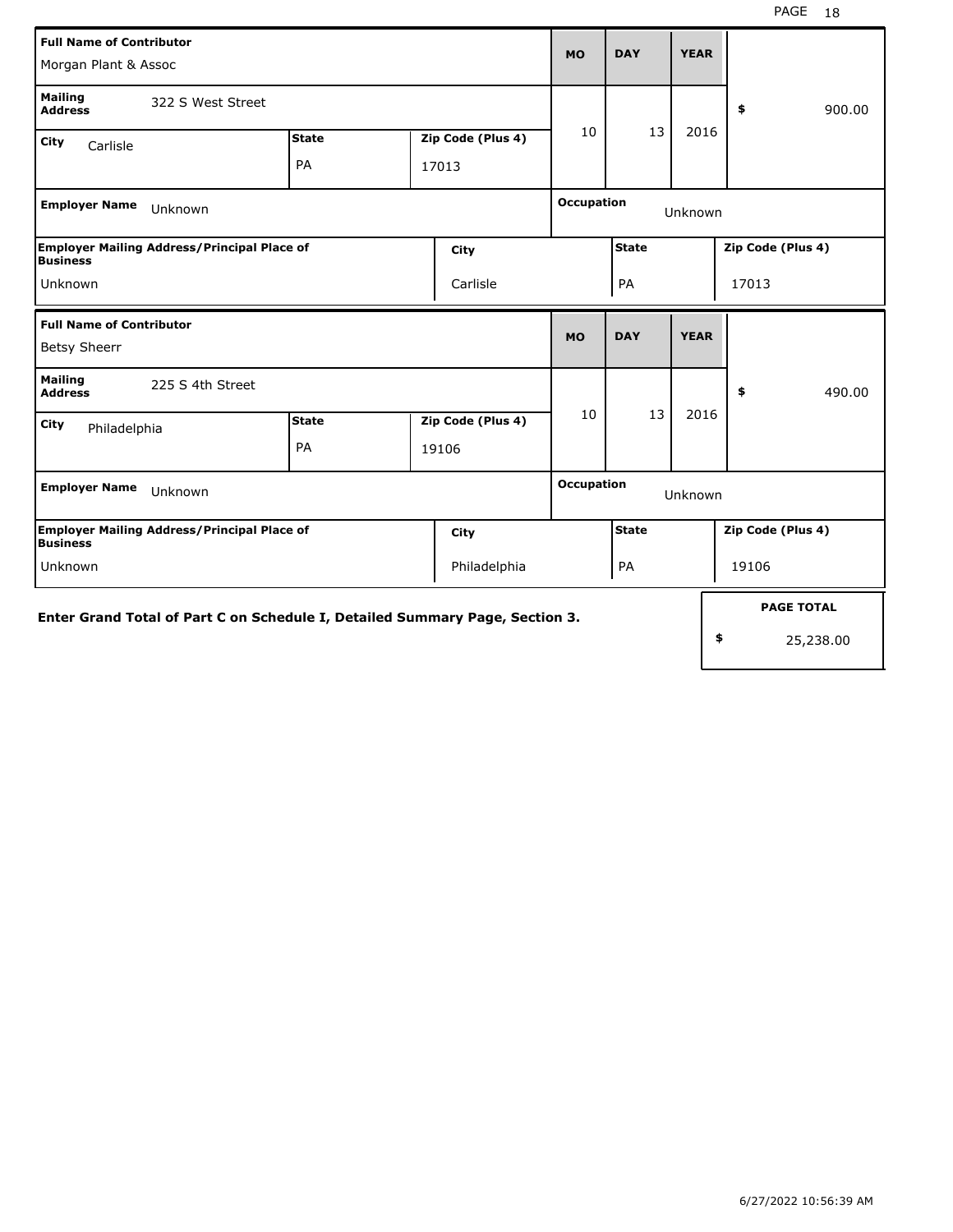## **PART E OTHER RECEIPTS**

#### **REFUNDS, INTEREST INCOME, RETURNED CHECKS, ETC.**

#### **Use this Part to report refunds received, interest earned, returned checks and**

## **prior expenditures that were returned to the filer.**

| Name of Filing Committee or Candidate                                        |              |                   |       | <b>Reporting Period</b> |             |             |     |                   |      |
|------------------------------------------------------------------------------|--------------|-------------------|-------|-------------------------|-------------|-------------|-----|-------------------|------|
|                                                                              |              |                   | From: |                         |             |             | To: |                   |      |
|                                                                              |              |                   |       |                         | <b>DATE</b> |             |     | <b>AMOUNT</b>     |      |
| <b>Full Name</b>                                                             |              |                   |       | <b>MO</b>               | <b>DAY</b>  | <b>YEAR</b> |     |                   |      |
| <b>Mailing Address</b>                                                       |              |                   |       |                         |             |             | \$  |                   | 0.00 |
| City                                                                         | <b>State</b> | Zip Code (Plus 4) |       |                         |             |             |     |                   |      |
| <b>Receipt Description</b>                                                   |              |                   |       |                         |             |             |     |                   |      |
| Enter Grand Total of Part E on Schedule I, Detailed Summary Page, Section 4. |              |                   |       |                         |             |             |     | <b>PAGE TOTAL</b> |      |
|                                                                              |              |                   |       |                         |             |             | \$  |                   | 0.00 |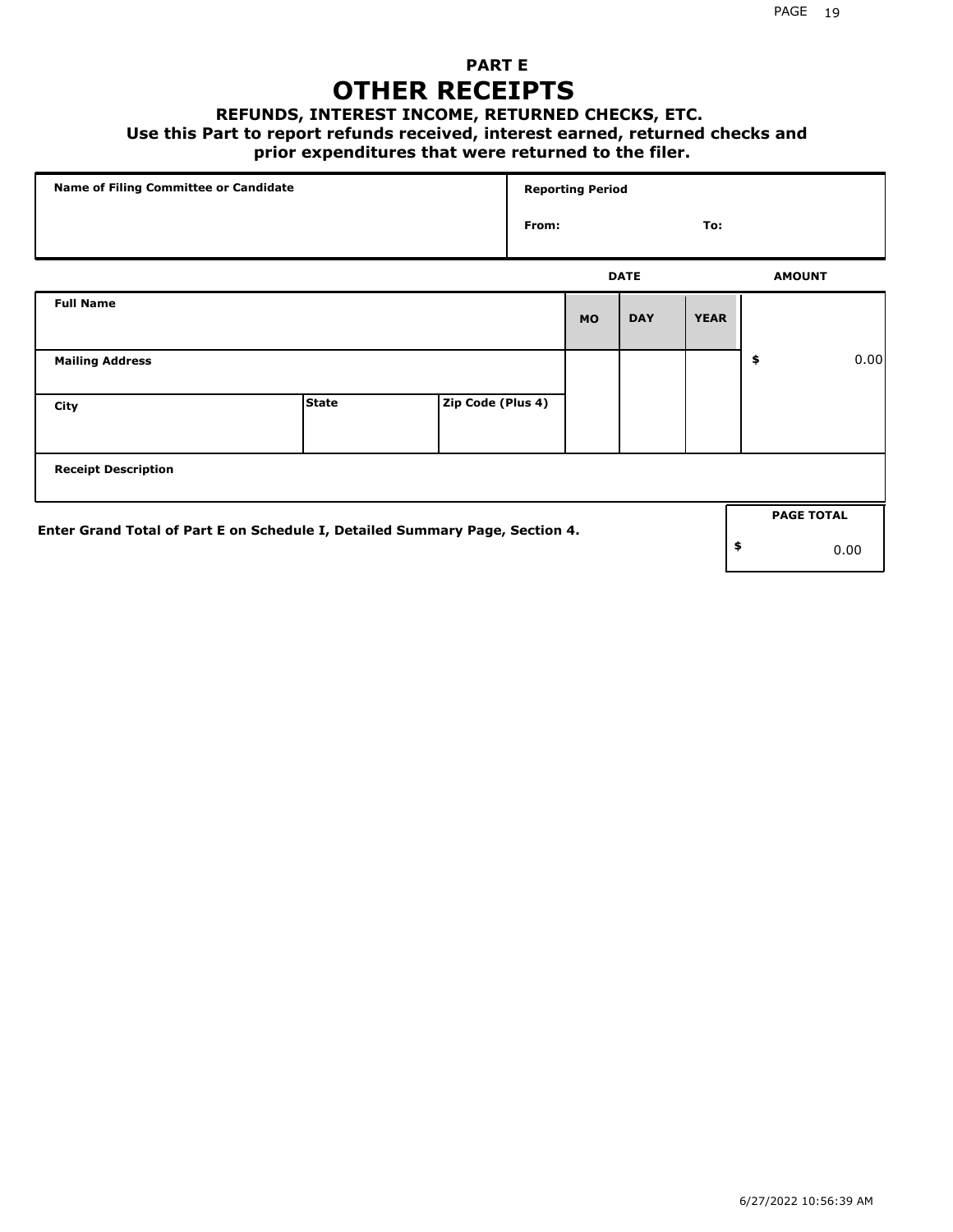### **SCHEDULE II IN-KIND CONTRIBUTIONS AND VALUABLE THINGS RECEIVED USE THIS SCHEDULE TO REPORT ALL IN-KIND CONTRIBUTIONS OF VALUABLE THINGS**

## **DURING THE REPORTING PERIOD.**

**Detailed Summary Page**

| <b>Name of Filing Committee or Candidate</b>                                                                                                                                | <b>Reporting Period</b> |                 |            |
|-----------------------------------------------------------------------------------------------------------------------------------------------------------------------------|-------------------------|-----------------|------------|
| PLANNED PARENTHOOD PA INC                                                                                                                                                   | From:                   | $9/20/2016$ To: | 10/24/2016 |
| 1. UNITEMIZED IN-KIND CONTRIBUTIONS RECEIVED - VALUE OF \$50.00 OR LESS PER CONTRIBUTOR                                                                                     |                         |                 |            |
| <b>TOTAL for the Reporting Period</b>                                                                                                                                       | (1)                     | \$              | 0.00       |
| 2. IN-KIND CONTRIBUTIONS RECEIVED - VALUE OF \$50.01 TO \$250.00 (FROM PART F)                                                                                              |                         |                 |            |
| <b>TOTAL for the Reporting Period</b>                                                                                                                                       | (2)                     | \$              | 0.00       |
| 3. IN-KIND CONTRIBUTION RECIEVED - VALUE OVER \$250.00 (FROM PART G)                                                                                                        |                         |                 |            |
| <b>TOTAL for the Reporting Period</b>                                                                                                                                       | (3)                     | \$              | 0.00       |
| TOTAL VALUE OF IN-KIND CONTRIBUTIONS DURING THIS REPORTING PERIOD (Add and enter<br>amount totals from Boxes 1,2, and 3; also enter on Page 1, Reports Cover Page, Item F.) |                         | \$              | 0.00       |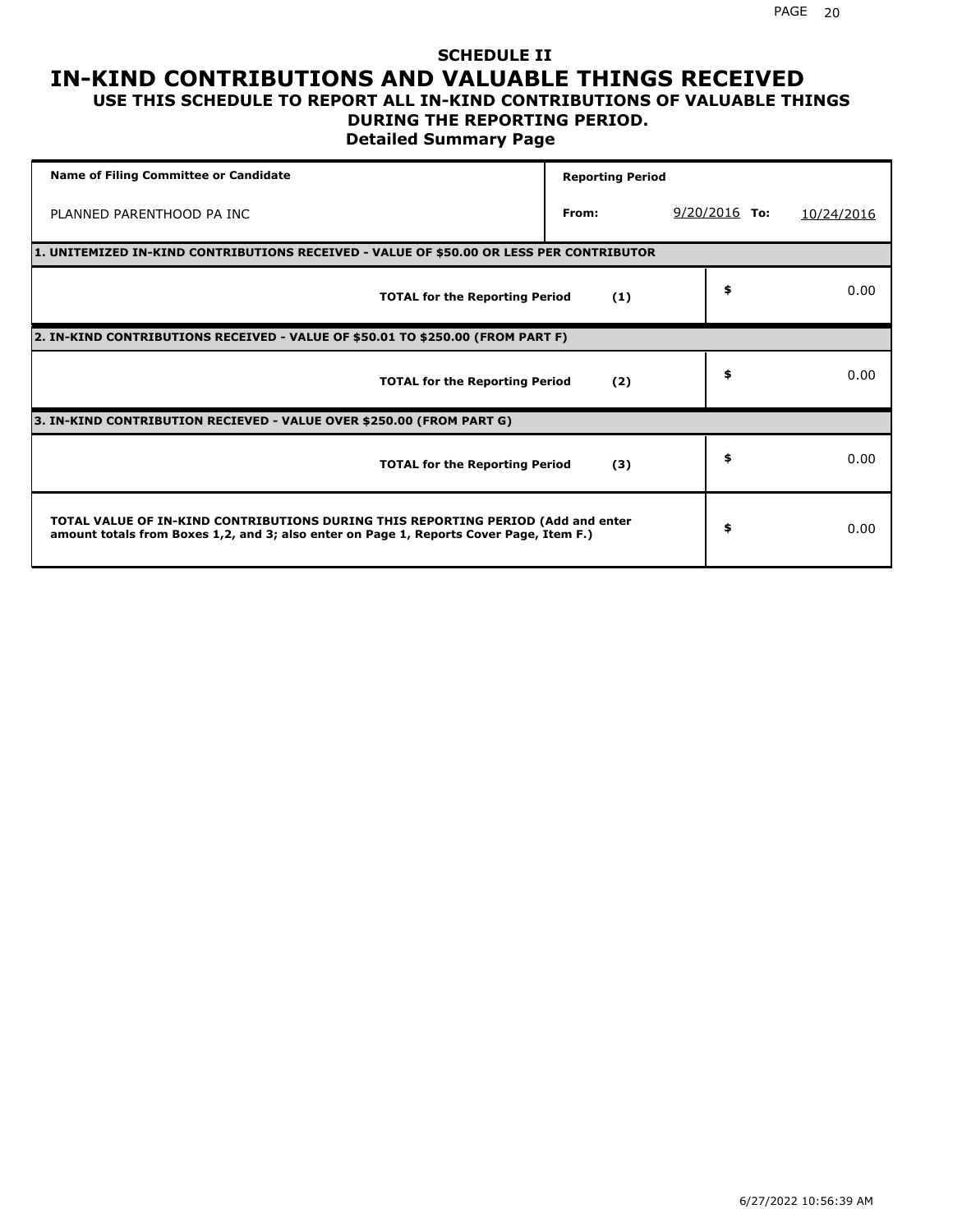## **SCHEDULE II PART F IN-KIND CONTRIBUTIONS RECEIVED**

## **VALUE OF \$50.01 TO \$250.00**

| <b>Name of Filing Committee or Candidate</b> |                                                                                          |                   |           |             | <b>Reporting Period</b> |                   |      |  |  |
|----------------------------------------------|------------------------------------------------------------------------------------------|-------------------|-----------|-------------|-------------------------|-------------------|------|--|--|
|                                              |                                                                                          |                   |           |             |                         | To:               |      |  |  |
|                                              |                                                                                          |                   |           | <b>DATE</b> |                         | <b>AMOUNT</b>     |      |  |  |
| <b>Full Name of Contributor</b>              |                                                                                          |                   | <b>MO</b> | <b>DAY</b>  | <b>YEAR</b>             |                   |      |  |  |
| <b>Mailing Address</b>                       |                                                                                          |                   |           |             |                         | \$                | 0.00 |  |  |
| City                                         | <b>State</b>                                                                             | Zip Code (Plus 4) |           |             |                         |                   |      |  |  |
| <b>Description of Contribution:</b>          |                                                                                          |                   |           |             |                         |                   |      |  |  |
| <b>Section 2.</b>                            | Enter Grand Total of Part F on Schedule II, In-Kind Contributions Detailed Summary Page, |                   |           |             |                         | <b>PAGE TOTAL</b> |      |  |  |
|                                              |                                                                                          |                   |           |             | \$                      |                   | 0.00 |  |  |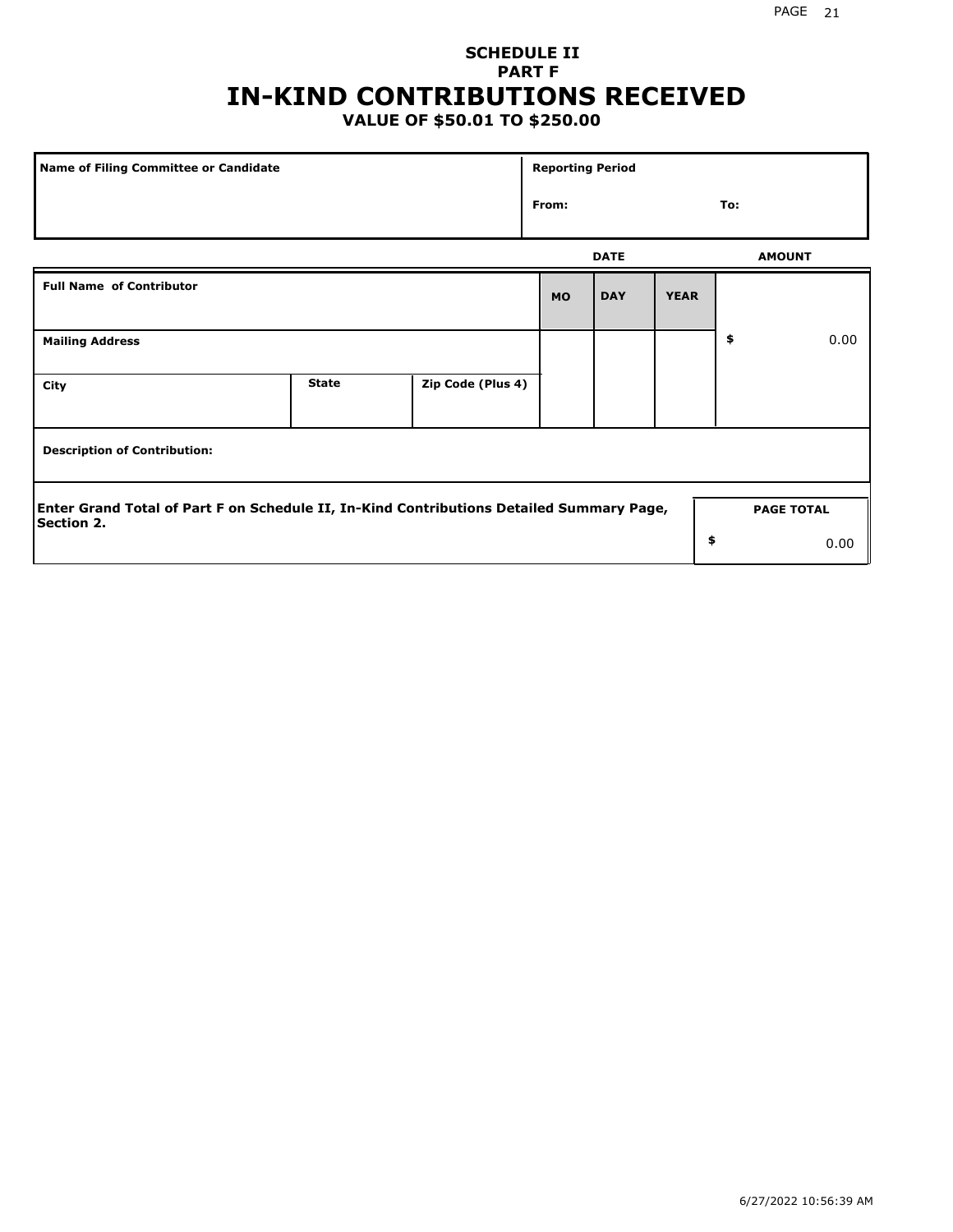### **SCHEDULE II PART G IN-KIND CONTRIBUTIONS RECEIVED VALUE OVER \$250.00**

| Name of Filing Committee or Candidate                                                  |              |  |                  |  | <b>Reporting Period</b> |                      |             |             |                                    |               |
|----------------------------------------------------------------------------------------|--------------|--|------------------|--|-------------------------|----------------------|-------------|-------------|------------------------------------|---------------|
|                                                                                        |              |  |                  |  | From:                   |                      |             | To:         |                                    |               |
|                                                                                        |              |  |                  |  |                         |                      | <b>DATE</b> |             |                                    | <b>AMOUNT</b> |
| <b>Full Name of Contributor</b>                                                        |              |  |                  |  |                         | <b>MO</b>            | <b>DAY</b>  | <b>YEAR</b> |                                    |               |
| <b>Mailing Address</b>                                                                 |              |  |                  |  |                         |                      |             |             | \$                                 | 0.00          |
| City                                                                                   | <b>State</b> |  | Zip Code(Plus 4) |  |                         |                      |             |             |                                    |               |
| <b>Employer of Contributor</b>                                                         |              |  |                  |  | <b>Occupation</b>       |                      |             |             |                                    |               |
| State<br><b>Employer Mailing Address/Principal Place of</b><br>City<br><b>Business</b> |              |  |                  |  | 4)                      | <b>Zip Code(Plus</b> |             |             | <b>Description of Contribution</b> |               |

| Enter Grand Total of Part G on Schedule II, In-Kind Contributions Detailed |  | <b>PAGE TOTAL</b> |
|----------------------------------------------------------------------------|--|-------------------|
| <b>Summary Page, Section 3.</b>                                            |  | 0.00              |
|                                                                            |  |                   |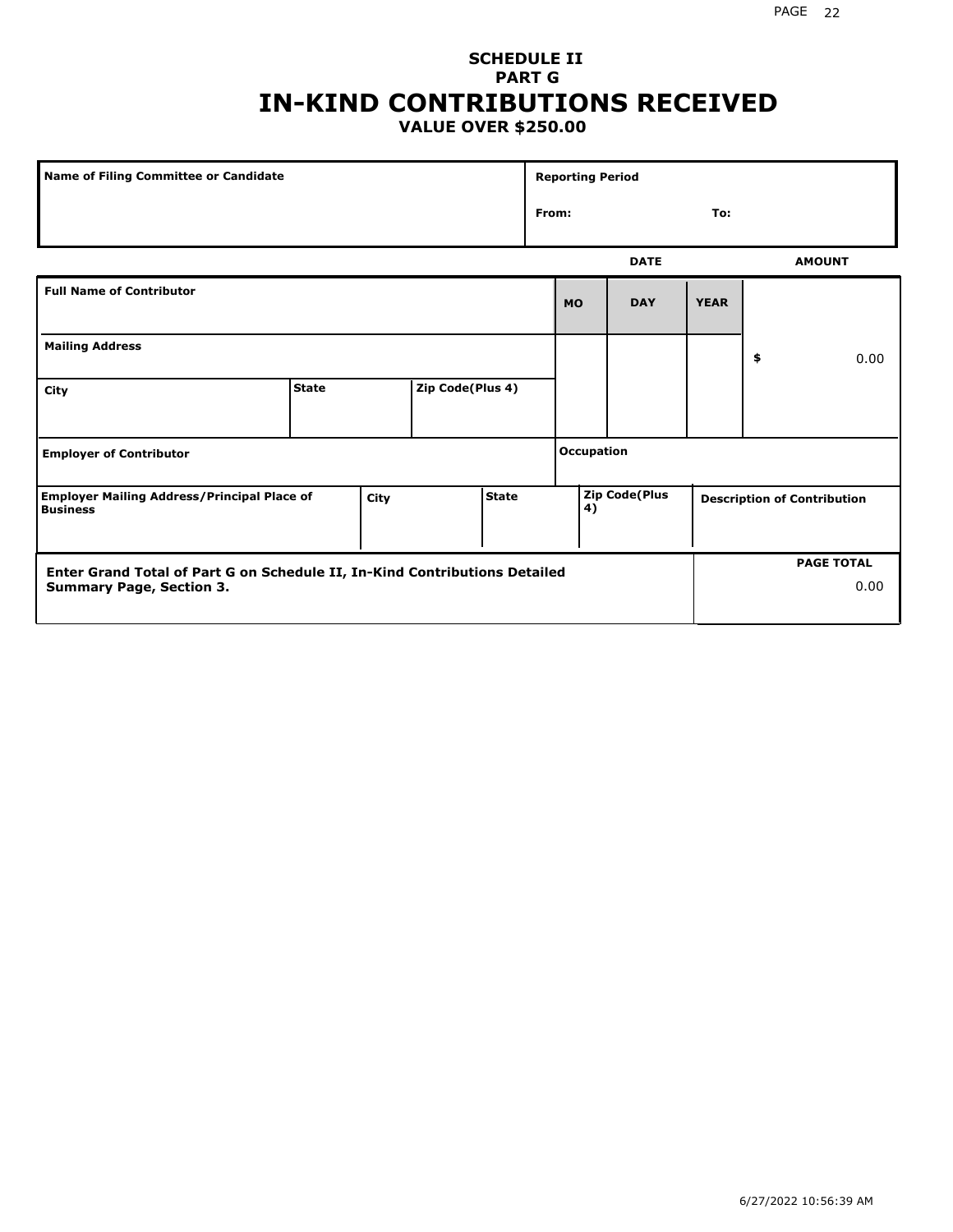# **SCHEDULE III STATEMENT OF EXPENDITURES**

| <b>Name of Filing Committee or Candidate</b>                           |                    |                            |           | <b>Reporting Period</b>                                          |             |     |               |
|------------------------------------------------------------------------|--------------------|----------------------------|-----------|------------------------------------------------------------------|-------------|-----|---------------|
| PLANNED PARENTHOOD PA INC                                              |                    |                            | From      |                                                                  | 9/20/2016   | To: | 10/24/2016    |
|                                                                        |                    |                            |           | <b>DATE</b>                                                      |             |     | <b>AMOUNT</b> |
| <b>To Whom Paid</b><br>Perry Warren for State Representative           |                    |                            | <b>MO</b> | <b>DAY</b>                                                       | <b>YEAR</b> |     |               |
| <b>Mailing Address</b><br>149 Andrew Drive                             |                    |                            | 9         | 20                                                               | 2016        | \$  | 250.00        |
| City<br>Newtown                                                        | <b>State</b><br>PA | Zip Code (Plus 4)<br>18940 | Donation  | <b>Description of Expenditure</b>                                |             |     |               |
| <b>To Whom Paid</b><br>Sari Stevens                                    |                    |                            | <b>MO</b> | <b>DAY</b>                                                       | <b>YEAR</b> |     |               |
| <b>Mailing Address</b><br>1514 N 2nd Street                            |                    |                            | 9         | 23                                                               | 2016        | \$  | 139.04        |
| <b>State</b><br>Zip Code (Plus 4)<br>City<br>harrisburg<br>PA<br>17102 |                    |                            |           | <b>Description of Expenditure</b><br><b>Expense Reimbursment</b> |             |     |               |
| <b>To Whom Paid</b><br>Mack-Sumner Communications, LLC                 |                    |                            | <b>MO</b> | <b>DAY</b>                                                       | <b>YEAR</b> |     |               |
| <b>Mailing Address</b><br>2001 N Beauregard Street, Suite 420          |                    |                            | 9         | 28                                                               | 2016        | \$  | 5,701.50      |
| City<br>Alexandria                                                     | <b>State</b><br>VA | Zip Code (Plus 4)<br>22311 | Outreach  | <b>Description of Expenditure</b>                                |             |     |               |
| <b>To Whom Paid</b><br>Capital Support Service                         |                    |                            | <b>MO</b> | <b>DAY</b>                                                       | <b>YEAR</b> |     |               |
| <b>Mailing Address</b><br>PO Box 953                                   |                    |                            | 9         | 29                                                               | 2016        | \$  | 164.00        |
| City<br>harrisburg                                                     | <b>State</b><br>PA | Zip Code (Plus 4)<br>17108 | printing  | <b>Description of Expenditure</b>                                |             |     |               |
| <b>To Whom Paid</b><br>Capital Support Service                         |                    |                            | <b>MO</b> | <b>DAY</b>                                                       | <b>YEAR</b> |     |               |
| <b>Mailing Address</b><br>PO Box 953                                   |                    |                            |           | 6                                                                | 2016        | \$  | 78.88         |
| City<br>harrisburg                                                     | <b>State</b><br>PA | Zip Code (Plus 4)<br>17108 | printing  | <b>Description of Expenditure</b>                                |             |     |               |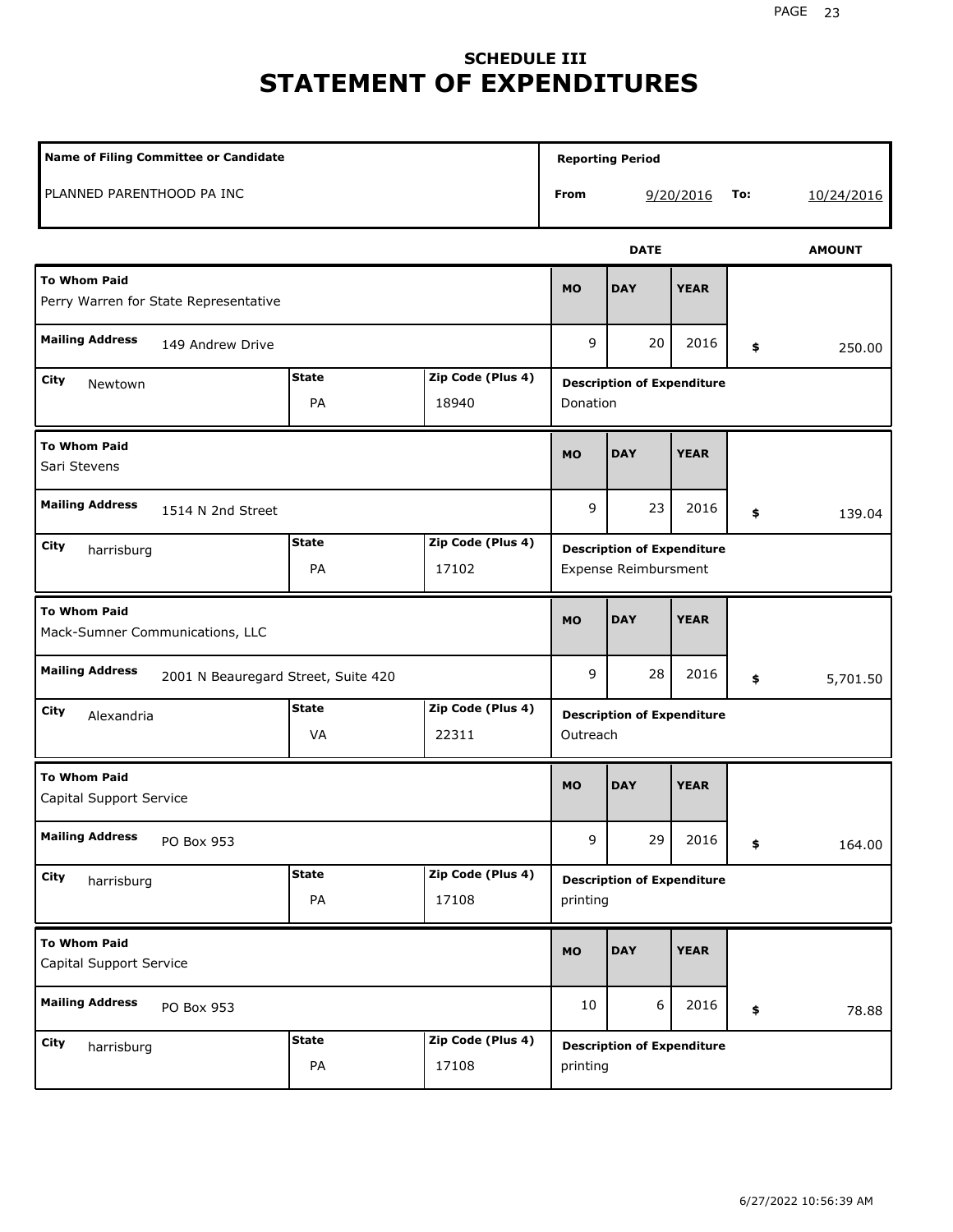| <b>To Whom Paid</b><br>Capital Support Service                         |                                                                |                    | <b>MO</b>                                     | <b>DAY</b>                                                  | <b>YEAR</b>                                                |             |          |          |  |  |
|------------------------------------------------------------------------|----------------------------------------------------------------|--------------------|-----------------------------------------------|-------------------------------------------------------------|------------------------------------------------------------|-------------|----------|----------|--|--|
| <b>Mailing Address</b><br>PO Box 953                                   |                                                                |                    | 10                                            | 6                                                           | 2016                                                       | \$          | 90.38    |          |  |  |
| <b>State</b><br>Zip Code (Plus 4)<br>City<br>harrisburg<br>PA<br>17108 |                                                                |                    | <b>Description of Expenditure</b><br>printing |                                                             |                                                            |             |          |          |  |  |
| <b>To Whom Paid</b><br>Sari Stevens                                    |                                                                |                    | <b>MO</b>                                     | <b>DAY</b>                                                  | <b>YEAR</b>                                                |             |          |          |  |  |
| <b>Mailing Address</b><br>1514 N 2nd Street                            |                                                                |                    | 10                                            | 6                                                           | 2016                                                       | \$          | 370.45   |          |  |  |
| City                                                                   | <b>State</b><br>Zip Code (Plus 4)<br>Harrisburg<br>PA<br>17102 |                    |                                               | <b>Description of Expenditure</b><br>expense reimbursements |                                                            |             |          |          |  |  |
| <b>To Whom Paid</b><br>Planned parenthood Western PA                   |                                                                |                    | <b>MO</b>                                     | <b>DAY</b>                                                  | <b>YEAR</b>                                                |             |          |          |  |  |
| <b>Mailing Address</b><br>944 Liberty Avenue                           |                                                                |                    | 10                                            | 7                                                           | 2016                                                       | \$          | 2,851.50 |          |  |  |
| City<br>Pittsburgh                                                     | <b>State</b><br>Zip Code (Plus 4)<br>PA<br>15222               |                    |                                               |                                                             | <b>Description of Expenditure</b><br>expense reimbursement |             |          |          |  |  |
| <b>To Whom Paid</b><br>DePasquale for Pennsylvania                     |                                                                |                    | <b>MO</b>                                     | <b>DAY</b>                                                  | <b>YEAR</b>                                                |             |          |          |  |  |
| <b>Mailing Address</b>                                                 | PO Box 391                                                     |                    |                                               | 10                                                          | 7                                                          | 2016        | \$       | 1,000.00 |  |  |
| City                                                                   | Zip Code (Plus 4)<br><b>State</b><br>Harrisburg<br>PA<br>17108 |                    |                                               | <b>Description of Expenditure</b><br>Donation               |                                                            |             |          |          |  |  |
| <b>To Whom Paid</b><br><b>SPB Strategies</b>                           |                                                                |                    | <b>MO</b>                                     | <b>DAY</b>                                                  | <b>YEAR</b>                                                |             |          |          |  |  |
| <b>Mailing Address</b><br>344 West Penn Place                          |                                                                |                    | 10                                            | 11                                                          | 2016                                                       | \$          | 4,000.00 |          |  |  |
|                                                                        |                                                                |                    |                                               |                                                             |                                                            |             |          |          |  |  |
| City<br>Pittsburgh                                                     |                                                                | <b>State</b><br>PA | Zip Code (Plus 4)<br>15224                    | Consulting                                                  | <b>Description of Expenditure</b>                          |             |          |          |  |  |
| <b>To Whom Paid</b><br>Shapiro for Pennsylvania                        |                                                                |                    |                                               | <b>MO</b>                                                   | <b>DAY</b>                                                 | <b>YEAR</b> |          |          |  |  |
| <b>Mailing Address</b>                                                 | PO Box 22635                                                   |                    |                                               | 10                                                          | 12                                                         | 2016        | \$       | 250.00   |  |  |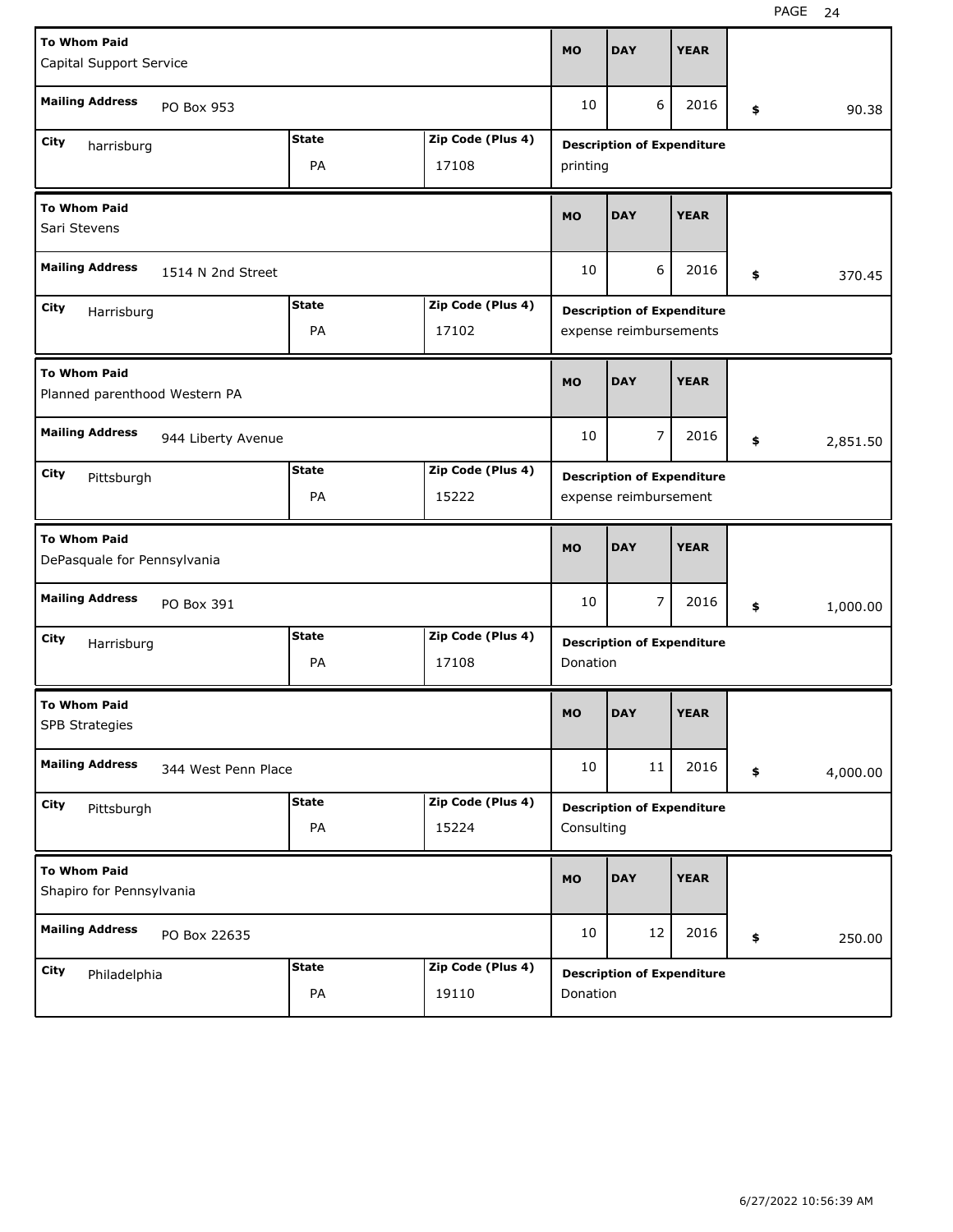| <b>To Whom Paid</b><br>Friends of Mike Schlossberg             |              |                   | <b>MO</b>                         | <b>DAY</b>                                                  | <b>YEAR</b> |    |           |  |  |
|----------------------------------------------------------------|--------------|-------------------|-----------------------------------|-------------------------------------------------------------|-------------|----|-----------|--|--|
| <b>Mailing Address</b><br>PO Box 391                           |              |                   | 10                                | 14                                                          | 2016        | \$ | 1,000.00  |  |  |
| City<br>Harrisburg                                             | <b>State</b> | Zip Code (Plus 4) |                                   | <b>Description of Expenditure</b>                           |             |    |           |  |  |
| PA<br>17108                                                    |              |                   |                                   | Donation                                                    |             |    |           |  |  |
| <b>To Whom Paid</b><br>Mack-Sumner Communications, LLC         |              |                   | <b>MO</b>                         | <b>DAY</b>                                                  | <b>YEAR</b> |    |           |  |  |
| <b>Mailing Address</b><br>2001 N Beauregard Street, Suite 420  |              |                   | 10                                | 17                                                          | 2016        | \$ | 10,297.32 |  |  |
| City<br>Alexandria                                             | <b>State</b> | Zip Code (Plus 4) | <b>Description of Expenditure</b> |                                                             |             |    |           |  |  |
|                                                                | VA<br>22311  |                   |                                   |                                                             |             |    |           |  |  |
| <b>To Whom Paid</b><br>Mack-Sumner Communications, LLC         |              |                   | <b>MO</b>                         | <b>DAY</b>                                                  | <b>YEAR</b> |    |           |  |  |
| <b>Mailing Address</b><br>2001 N Beauregard Street, Suite 420  |              |                   | 10                                | 17                                                          | 2016        | \$ | 12,182.78 |  |  |
| <b>State</b><br>Zip Code (Plus 4)<br>City<br>Alexandria        |              |                   | <b>Description of Expenditure</b> |                                                             |             |    |           |  |  |
|                                                                |              | Communications    |                                   |                                                             |             |    |           |  |  |
|                                                                |              |                   |                                   |                                                             |             |    |           |  |  |
| <b>To Whom Paid</b><br>Planned Parenthood Keystone             |              |                   | <b>MO</b>                         | <b>DAY</b>                                                  | <b>YEAR</b> |    |           |  |  |
| <b>Mailing Address</b><br>PO Box 813                           |              |                   | 10                                | 17                                                          | 2016        | \$ | 15,366.50 |  |  |
| City<br>Trexlertown                                            | <b>State</b> | Zip Code (Plus 4) |                                   |                                                             |             |    |           |  |  |
|                                                                | PA           | 18087             |                                   | <b>Description of Expenditure</b><br>expense reimbursements |             |    |           |  |  |
| <b>To Whom Paid</b><br>Friends of Frank Farry                  |              |                   | <b>MO</b>                         | <b>DAY</b>                                                  | <b>YEAR</b> |    |           |  |  |
| <b>Mailing Address</b><br>PO Box 231                           |              |                   | 10                                | 17                                                          | 2016        | \$ | 250.00    |  |  |
| City                                                           | <b>State</b> | Zip Code (Plus 4) |                                   |                                                             |             |    |           |  |  |
| Langhorne                                                      | PA           | 19047             | donation                          | <b>Description of Expenditure</b>                           |             |    |           |  |  |
| <b>To Whom Paid</b><br>Elect Joe Hohenstein PAC                |              |                   | <b>MO</b>                         | <b>DAY</b>                                                  | <b>YEAR</b> |    |           |  |  |
| <b>Mailing Address</b><br>190 N Independence Mall W, Suite 602 |              |                   | 10                                | 18                                                          | 2016        | \$ | 250.00    |  |  |
| City<br>Philadelphia                                           | <b>State</b> | Zip Code (Plus 4) |                                   | <b>Description of Expenditure</b>                           |             |    |           |  |  |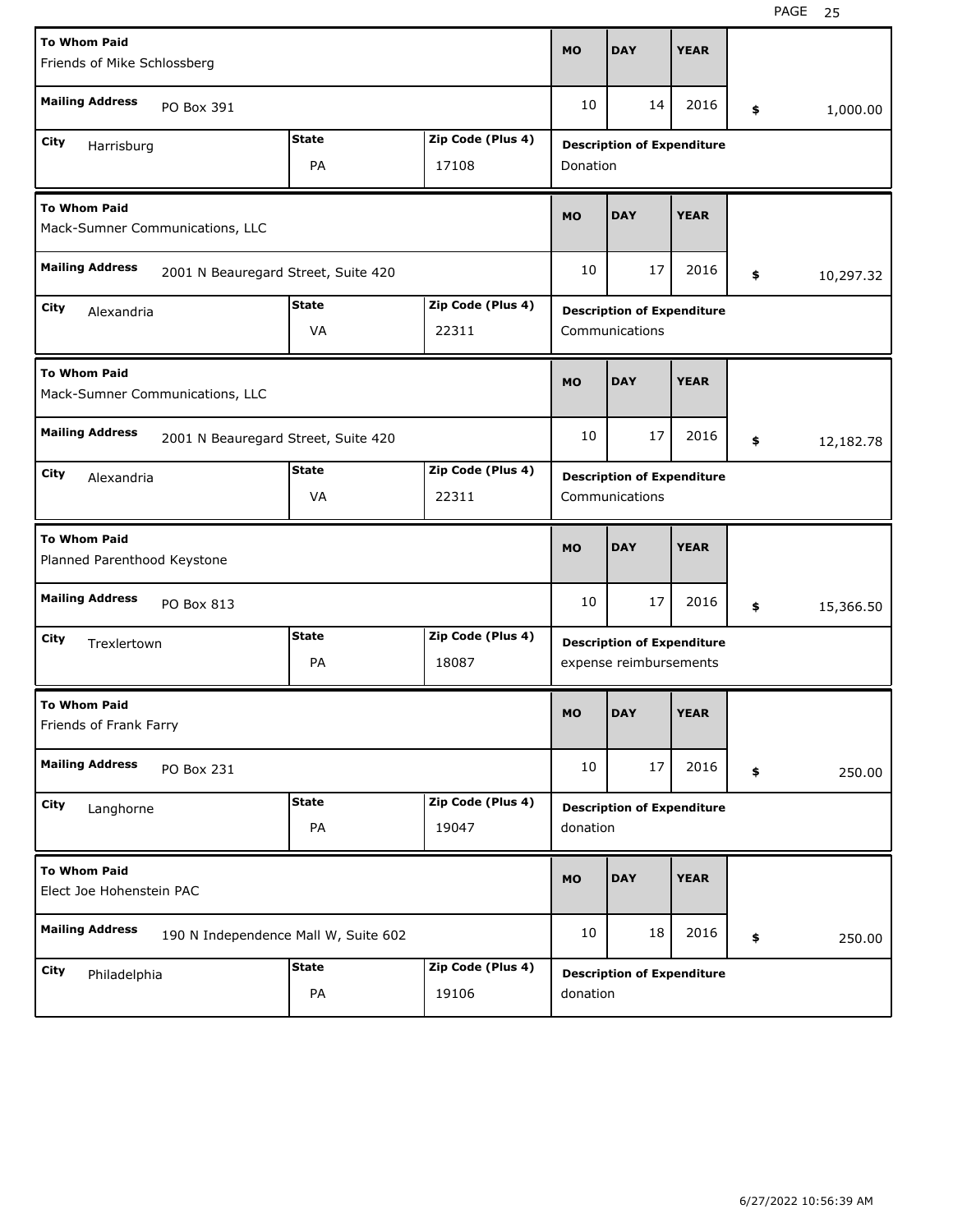| <b>To Whom Paid</b>                                    |                                        |                   | <b>MO</b>                         | <b>DAY</b>                        | <b>YEAR</b> |    |           |  |
|--------------------------------------------------------|----------------------------------------|-------------------|-----------------------------------|-----------------------------------|-------------|----|-----------|--|
| Wells Fargo                                            |                                        |                   |                                   |                                   |             |    |           |  |
| <b>Mailing Address</b><br>Unknown                      |                                        |                   |                                   | 19                                | 2016        | \$ | 30.00     |  |
| <b>State</b><br>Zip Code (Plus 4)<br>City<br>Unknown   |                                        |                   |                                   | <b>Description of Expenditure</b> |             |    |           |  |
|                                                        | Wire Service Charge                    |                   |                                   |                                   |             |    |           |  |
| <b>To Whom Paid</b><br><b>BluePrint Interactive</b>    |                                        |                   |                                   | <b>DAY</b>                        | <b>YEAR</b> |    |           |  |
| <b>Mailing Address</b>                                 | 1155 Connecticut Avenue, NW, Suite 601 |                   | 10                                | 19                                | 2016        | \$ | 19,614.00 |  |
| City<br>Washington                                     | <b>State</b>                           | Zip Code (Plus 4) |                                   | <b>Description of Expenditure</b> |             |    |           |  |
|                                                        | DC                                     | 20036             |                                   | Online Advertising                |             |    |           |  |
| <b>To Whom Paid</b><br>Planned Parenthood PA Advocates |                                        |                   |                                   | <b>DAY</b>                        | <b>YEAR</b> |    |           |  |
| <b>Mailing Address</b><br>1514 N 2nd Street            |                                        |                   |                                   | 20                                | 2016        | \$ | 2,500.00  |  |
| City<br>Harrisburg                                     | <b>State</b>                           | Zip Code (Plus 4) | <b>Description of Expenditure</b> |                                   |             |    |           |  |
|                                                        | PA                                     | 17102             |                                   | salary reimbursement              |             |    |           |  |
| <b>To Whom Paid</b><br>Planned Parenthood PA Advocates |                                        |                   |                                   |                                   |             |    |           |  |
|                                                        |                                        |                   | <b>MO</b>                         | <b>DAY</b>                        | <b>YEAR</b> |    |           |  |
| <b>Mailing Address</b><br>1514 N 2nd Street            |                                        |                   | 10                                | 13                                | 2016        | \$ | 3,234.70  |  |
| City                                                   | State                                  | Zip Code (Plus 4) |                                   | <b>Description of Expenditure</b> |             |    |           |  |
| Harrisburg                                             | PA                                     | 17102             |                                   | salary allocation                 |             |    |           |  |
| <b>To Whom Paid</b><br>Planned Parenthood PA Advocates |                                        |                   | <b>MO</b>                         | <b>DAY</b>                        | <b>YEAR</b> |    |           |  |
| <b>Mailing Address</b><br>1514 N 2nd Street            |                                        |                   | 10                                | 13                                | 2016        | \$ | 102.13    |  |
| City                                                   | <b>State</b>                           | Zip Code (Plus 4) |                                   | <b>Description of Expenditure</b> |             |    |           |  |
| Harrisburg                                             | PA                                     | 17102             |                                   | office allocation                 |             |    |           |  |
| <b>To Whom Paid</b><br>Planned parenthood Southeast    |                                        |                   | <b>MO</b>                         | <b>DAY</b>                        | <b>YEAR</b> |    |           |  |
| <b>Mailing Address</b><br>1144 Locust Street           |                                        |                   | 10                                | 21                                | 2016        | \$ | 20,087.32 |  |
| City<br>Philadelphia                                   | <b>State</b>                           | Zip Code (Plus 4) |                                   | <b>Description of Expenditure</b> |             |    |           |  |